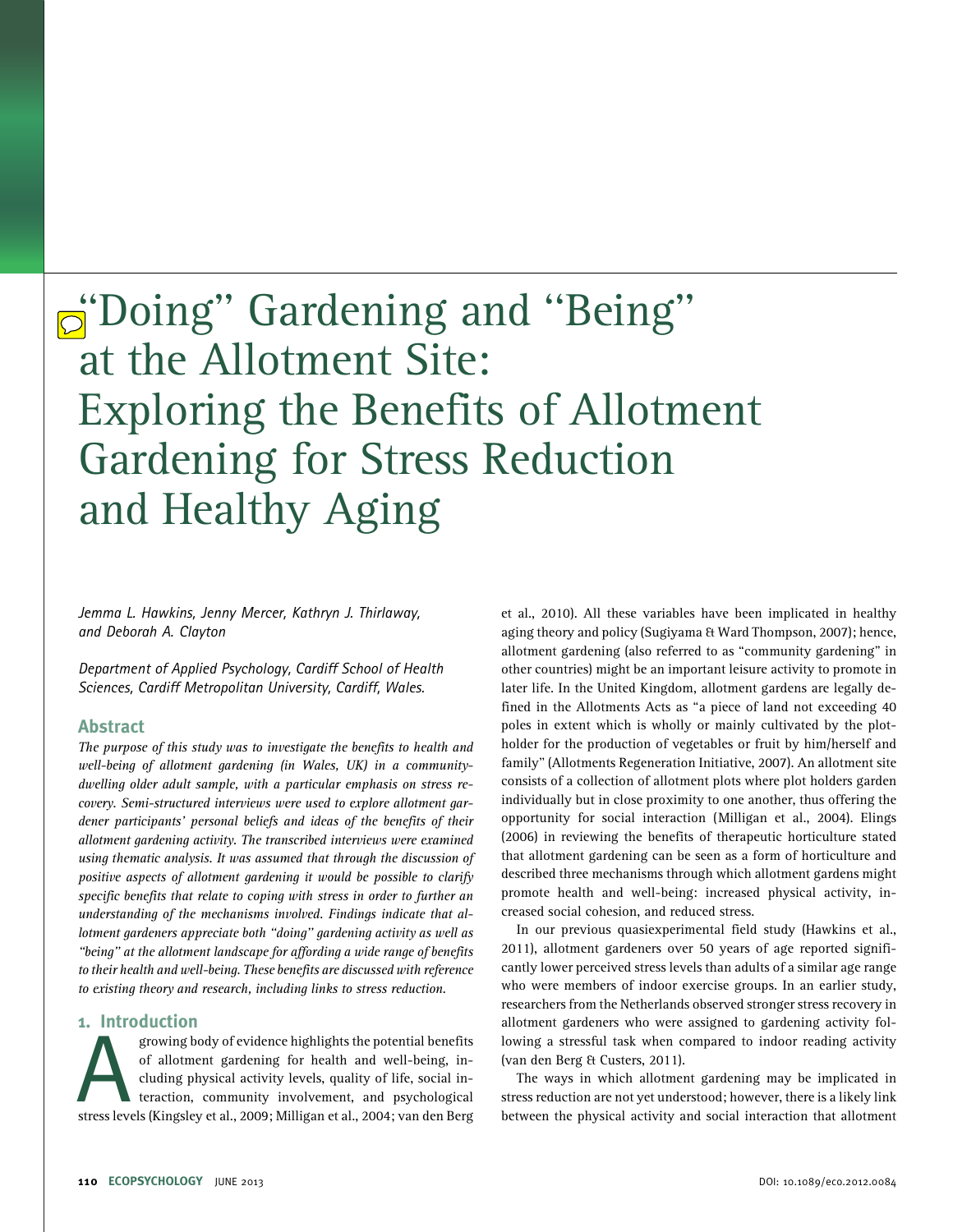gardening provides. We have previously speculated (Hawkins et al., 2011) that gardening on an allotment may have added benefits to health over domestic gardening because it offers a social context to the activity; this is supported by the findings of recent qualitative research into the benefits of allotment gardening. For example, Kingsley et al. (2009) interviewed plot holders at an Australian equivalent of an allotment garden to explore benefits to health and well-being. Their thematic analysis revealed several overarching themes related to social benefits where the gardening site was described as a ''setting for social connectedness'' and ''a supportive environment'' (p. 212). The work of Milligan et al. (2004) on the benefits of communal allotment gardening activity in a group of older people also identified key social benefits that they argued were enhanced by being in a natural environment. A study of the American equivalent of allotment gardens (usually termed ''community gardens'') interviewed 178 gardeners and found that after the benefits to their diet and finances, the participants rated socializing, personal satisfaction, and enjoyment as the next most important benefits of their gardening activity (Patel, 1991).

Similar findings have been highlighted in research into the benefits of domestic gardening (Bhatti et al., 2009; Catanzaro & Ekanem, 2004; Clayton, 2007; Dunnett & Qasim, 2000; Gross & Lane, 2007; Heliker et al., 2001; Infantino, 2005; Peace et al., 2006). These studies mainly used general population samples, most of which included older adults but did not comment specifically on findings for this population. Several intervention studies have been conducted specifically with clinical populations, where gardening activity was introduced as a form of therapy, and the findings generally support the idea that this ''therapeutic horticulture'' can improve clinical symptoms such as depression, and can also improve levels of social interaction and perceived physical and psychological health (MIND, 2007; Sempik & Aldridge, 2005; Waliczek et al., 2005). In a review of therapeutic horticulture projects Sempik, Becker, and Aldridge (2005) found very similar results as those reported from studies on domestic gardening but also highlighted benefits of the natural environment and being away from indoor settings, particularly those associated with institutionalization.

The existing evidence suggests that allotment gardening may offer a combination of several stress-buffering opportunities including moderate-intensity physical activity, active engagement with nature, and the opportunity for social interaction. While interacting with nature is thought to offer more relaxing experiences than challenging experiences (Korpela & Kinnunen, 2011), gardening offers a unique combination of both, where new learning and challenging experiences are often rewarded with successful outcomes that can boost older adults' self-esteem (Elings, 2006; Milligan et al., 2004). In short, gardening may facilitate or act as a coping resource or coping strategy, just as other forms of leisure have been shown to do (Iwasaki & Schneider, 2003).

There are two psychological theories that suggest explanations for how gardening might contribute to stress reduction—Attention Restoration Theory (ART; Kaplan, 1995) and Stress Recovery Theory (SRT; Ulrich et al., 1991). ART suggests that there are four main components of natural environments that are integral to the experience of attention restoration in that environment: fascination, being away, extent, and compatibility. For example, restorative environments can give an opportunity for ''being away'' from daily fatiguing features by allowing one to be physically in a different location or by allowing one to be away psychologically, such as by engaging in thoughts and activities that are distinct from the everyday experience. ART posits that natural settings which confer a sense of ''being away'' from things have a beneficial restorative impact on cognitive resources such as attention and concentration and can reduce stress and fatigue. Further, the presence of fascinating elements such as vegetation and other natural features in the environment is also thought to enhance relaxation and increase the likelihood of attention restoration (Morris, 2003). ART posits that the experience of fascination allows restoration to occur through the opportunity for reflection and allowing attention to rest through being engrossed in fascinating stimuli (Kaplan, 1995). This is because natural elements are neither boring nor overwhelming—they provide an optimal level of sensory stimulation (Clayton, 2007).

The importance of aspects of the environment for determining attentional or stress recovery is also a central element of SRT, which suggests that natural scenes can evoke the necessary affective responses required for psychophysiological stress recovery such as feelings of interest, pleasantness, and calm. Over a century ago, Olmsted (1865) stipulated the benefits of natural settings for stress restoration, commenting on the restorative effects of natural settings being pleasurable. Ulrich et al. (1991) wanted to incorporate emotional responses to nature into their theory of stress recovery, arguing that rapidly occurring affective reactions to natural elements can occur without consciousness. They demonstrated increases in positive affect following exposure to nature above that of baseline measures and those resulting from exposure to indoor and outdoor urban settings. Similar findings have been observed in more recent studies of the impact of exercise in natural settings, including gardening (Barton & Pretty, 2010; Pretty et al., 2007). Allotment gardening activity has the potential to offer the conditions necessary for restoration or stress recovery as stipulated by these two theories. For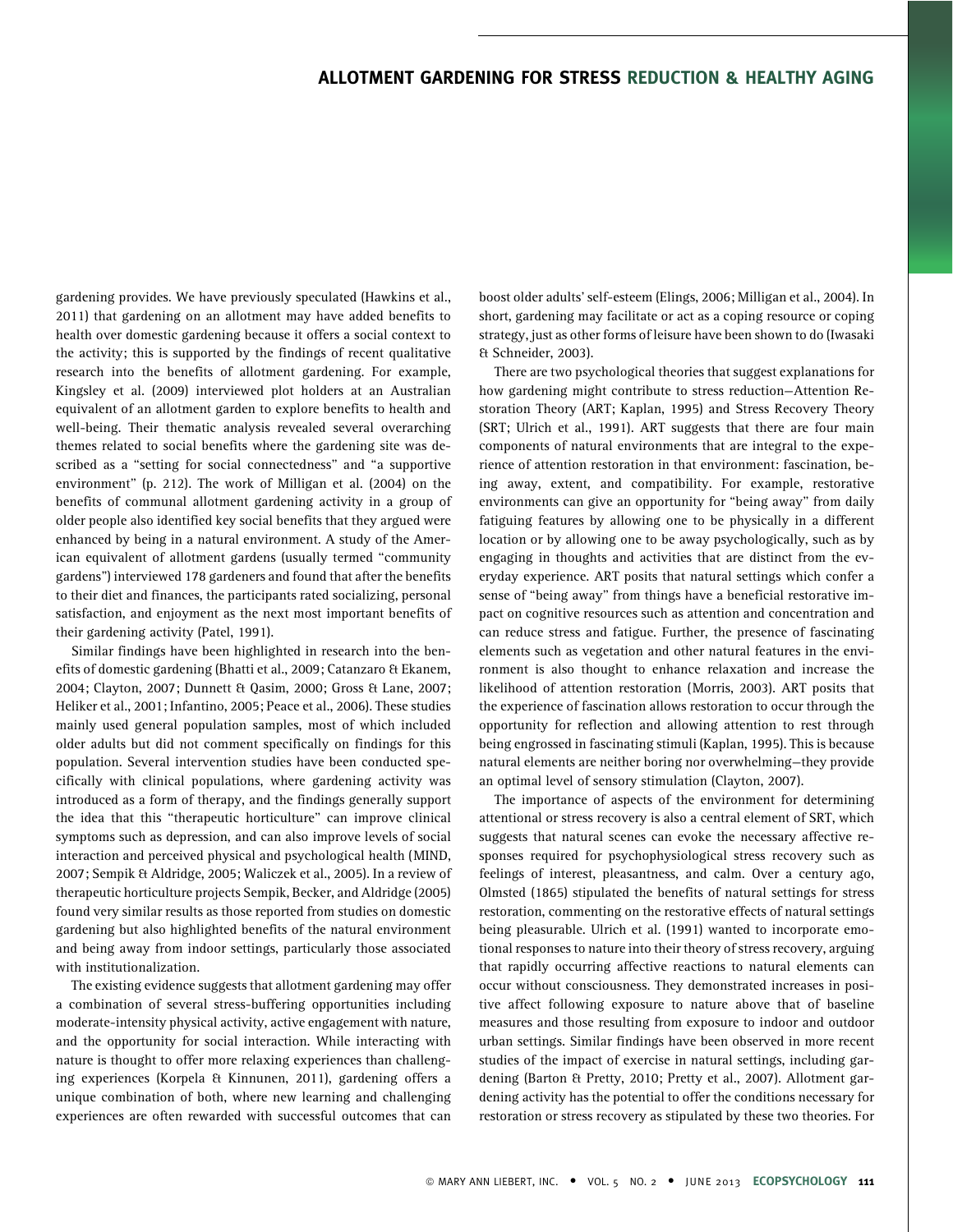example, the allotment garden landscape may offer an environment with optimal restoration qualities as outlined by ART such as an abundance of fascinating natural elements and the opportunity to be away from everyday physically and psychologically fatiguing environments. In addition, previous research has linked gardening activity to various positive affective responses including those central to SRT. The natural environment in which gardening activity is conducted may be particularly important for any benefits of the activity that might result in stress reduction or facilitate coping with stress.

As outlined here, there is a growing body of research that explores the meaning, experience, and benefits of domestic gardening and allotment gardening to health and well-being; however, this is limited at present, and much is still to be understood about the particular aspects of these activities that are most important for experiencing beneficial outcomes (Infantino, 2005). Furthermore, much of the existing research has relied on psychometric scales consisting of a limited number of responses. While these methods have been shown to be robust in terms of reliability and validity, they can only convey information related to the specific questions that are contained within them. Less constrained methods are required in order to understand more about how the potential benefits of allotment gardening may arise, what conditions are required for their occurrence, and how they may differ from person to person. In addition, some of the benefits are likely to be fairly subjective and may be impossible to quantify using psychometric techniques (Grant, 2001). Qualitative methods have been recommended (Grant, 2001; Infantino, 2005; Shoemaker et al., 2000) because the focus on verbal or written dialogue facilitates a comparatively more in-depth and less constrained response. In addition, qualitative methods have been shown to be particularly effective in eliciting reflective responses from older adults on the subject of their health, well-being, and leisure (Cromby, 2012; Fee et al., 1999; Roberson & Merriam, 2005; Robertson & Hale, 2011).

There is a lack of research focused specifically on allotment gardening and a need to build on this with samples from a range of populations, in particular with an urban community-dwelling older adult sample on which there is a distinct lack of existing research. Gardening on an allotment has several specific differences to domestic gardening, including the tendency to grow predominantly fruit and vegetable produce, working on a plot of land of substantial size, the requirement to travel to the allotment site, and making a conscious choice to rent a plot, which may involve sitting on a waiting list for a considerable amount of time. For this reason, allotment gardening is a deliberate leisure pursuit in contrast to the

occasional maintenance or chore-like activity that domestic gardening can be for some people.

It was the aim of this study to explore the benefits of allotment gardening specifically, among community-dwelling older allotment gardeners, in order to gain an in-depth understanding of these benefits. In order to explore the individual experiences of the participants, a semi-structured interview technique was used, and an inductive approach was taken to the analysis of the interview data. While there would be a focus on the benefits of gardening for stress reduction, it was also intended that the interviews would more broadly capture benefits outside of this in order to contribute to a holistic view of the benefits of allotment gardening.

#### 2. Method

#### 2.1. Design

The use of a qualitative approach to this study was deemed necessary to allow for the analysis of the participants' interpretation of their own gardening experiences. This was considered important, as gardening is a very individual experience (Heliker et al., 2001; Infantino, 2005), and as such perceived benefits are likely to differ from person to person. Shoemaker et al. (2000) highlight the use of interviews for exploring individual thoughts in depth when the interviewer is able to pick up on interesting insights for further exploration and identify ambiguous information for clarification. Semi-structured interviews consisting of open-ended questions and prompts were used in order to allow specific topics to be addressed but with a loose structure to allow for the personal experience and meaning of each gardener to emerge through conversation and storytelling. This balance between structure and flexibility makes semi-structured interviews arguably the most advantageous method of conducting interview research (Gillham, 2005).

The design of the interview schedule (see Appendix A1) was informed by the existing literature base regarding the benefits of gardening activity, as well as the findings of our previous research (Hawkins et al., 2011). The cross-sectional nature of our previous study does not allow for the causal direction of a stress-reduction effect to be determined; nevertheless the results were intriguing and warranted further exploration. In order to explore these results in more depth, it was necessary that the interview schedule queried the participants' perceptions and beliefs about how allotment gardening may be beneficial in terms of coping with or reducing psychological stress.

Typically, semi-structured interviews do not have a large number of main questions but are followed up with prompts and probes (Gillham, 2005). For the purpose of this study, only one main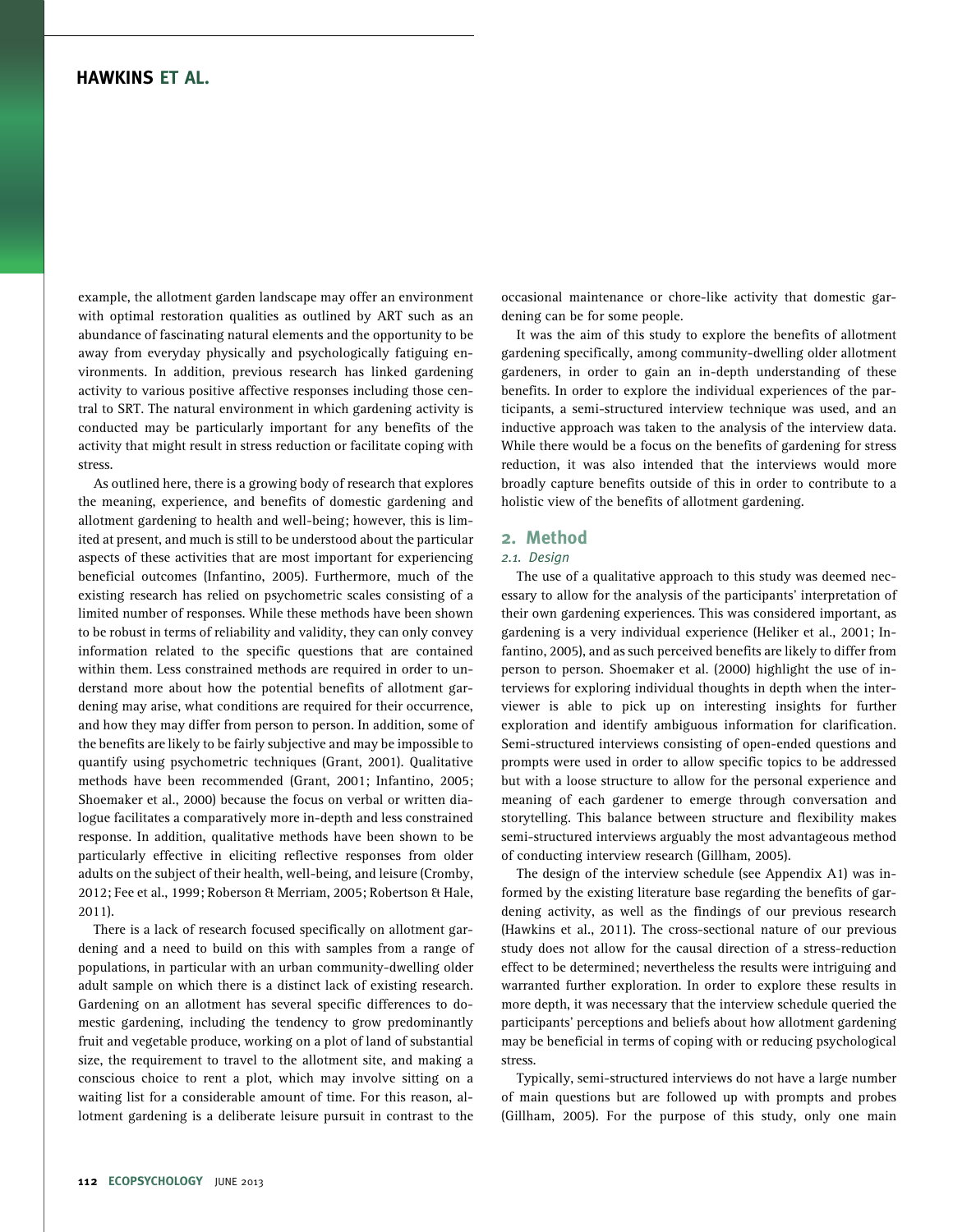question was included in the interview schedule, which asked participants to think about the importance of allotment gardening and what it means to them. It was anticipated that this would encourage discussion about a wide range of benefits of allotment gardening to health and well-being, without focusing on psychological stress from the outset.

Supplementary prompts were then included to bring focus to certain areas of interest. For example, due to our previous observation of lower levels of perceived stress in allotment gardeners (Hawkins et al., 2011), participants would be prompted to discuss their perceptions of the benefits of allotment gardening in terms of coping with stress in the event that a participant did not mention this unprompted. Prompts were also included to stimulate discussion of social benefits, in the absence of discussion of these.

While we had preconceived ideas about the benefits that participants might discuss, less specific prompts were also included in order to widen the focus of the interviews in an attempt to capture a range of perceived benefits. These were intended to encourage participants to think about why they first took on an allotment plot, different areas of their lives that might be benefited by allotment gardening, and whether these benefits differ from those of other leisure pursuits. The schedule was piloted with two participants along with a trial content analysis of the transcripts to identify any patterns in the text that might have suggested additional areas to focus on. Following this, minor amendments were made to the wording or ordering of some of the prompts prior to recruitment of the main sample. All amendments and the final interview schedule were verified with the project team, and these changes did not alter the topics or focus of the schedule as it has been outlined here.

#### 2.2. Participants

All allotment gardener participants from our previous study (Hawkins et al., 2011) were contacted with an invitation to take part in the interviews; 14 out of the 25 participants responded and were subsequently recruited. It should be noted that the previous study comprised a quantitative field experiment consisting of physiological health measures and standardized psychometric scales that were not specific to allotment gardening activity. It is possible that participation in this quantitative research may have led participants to think about their health more than previously. However, as the measures did not focus on gardening, we felt it was unlikely that participation in the quantitative study could have acted as a primer for responses to interview questions in the current study. Additionally, a period of 12 months had elapsed since participation in the quantitative study. All participants resided in Cardiff, Wales, UK; demographic character-

istics of the sample are displayed in Table 1. The allotment sites of the participants were all situated within the city of Cardiff, Wales, UK. Ethical approval was granted by the School of Health Sciences Ethical Committee at Cardiff Metropolitan University, Cardiff, Wales, UK, with all participants completing an informed consent form.

#### 2.3. Procedure

All participants were interviewed individually by the first author. Twelve of the interviews were conducted at Cardiff Metropolitan University, and two were conducted in the participants' homes. An informal approach was applied, and the flow of the interview was determined very much by the participants' dialogues in order to allow them to explore their own understanding of their behavior (Kvale, 1996). Prompts from the interview schedule were referred to either to bring the conversation back on topic or to facilitate further discussion where the dialogue had come to a natural end. All interviews started with the question "Can you please tell me about why allotment gardening is important to you?'' The questions in the interview schedule evolved as a function of ongoing reflection after each interview, so that pertinent topics suggested by the participants that were not originally included in the interview schedule could be incorporated into subsequent interviews. Each interview was ended when all topics in the interview schedule had been covered in sufficient depth and the participant did not have anything else to add. All interviews lasted between 30 minutes and 1 hour and were recorded on a Dictaphone, from which verbatim transcripts were produced in NVivo8.

#### 2.4. Analysis

Initial analysis of the interview data was conducted by the first author, and at all stages of the analysis the emergent themes were discussed with the coauthors to establish credibility and appropriateness before completing the narrative. The transcripts of the interviews were analyzed using thematic analysis, a process of identifying patterns within qualitative data, also called themes, which capture important areas in relation to the research aim (Braun & Clarke, 2006). This approach requires that the analysis be developed from the standpoint of the experiencing participant and so allows for the exploration of the meaning and perceptions of their reality (Braun & Clarke, 2006). It was considered an appropriate method for the examination and explanation of the benefits of allotment gardening, while facilitating a deeper level of abstraction from the accounts to interpret the ways in which they related to existing theory and could be applied to ideas about reducing psychological stress.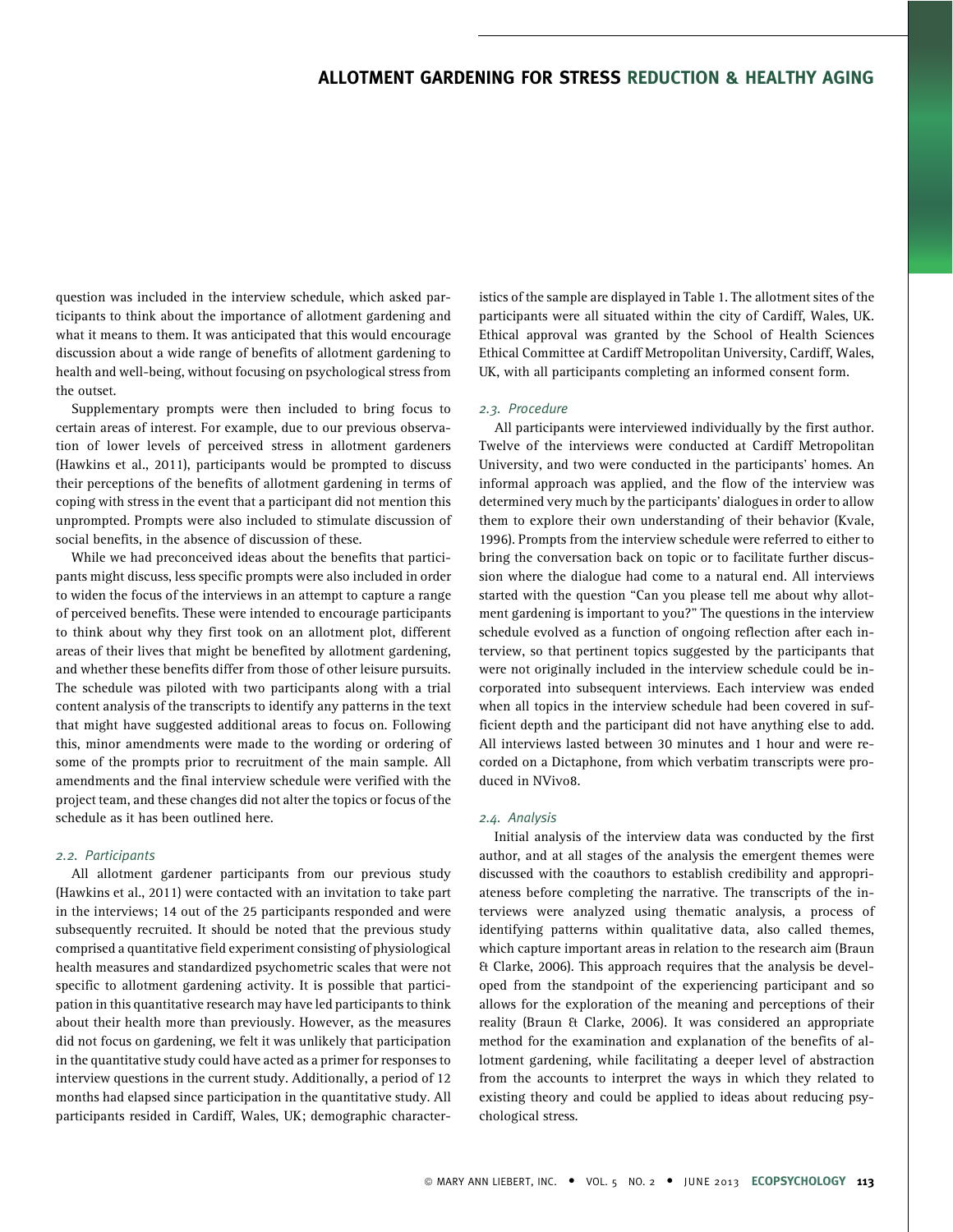| Table 1. Demographic Characteristics of the Sample |            |            |                                 |                                    |                                                           |                |                  |                                                       |
|----------------------------------------------------|------------|------------|---------------------------------|------------------------------------|-----------------------------------------------------------|----------------|------------------|-------------------------------------------------------|
| ID                                                 | <b>SEX</b> | <b>AGE</b> | <b>MARITAL</b><br><b>STATUS</b> | <b>EMPLOYMENT</b><br><b>STATUS</b> | <b>HIGHEST</b><br><b>EDUCATIONAL</b><br><b>ATTAINMENT</b> | SES*           | <b>ETHNICITY</b> | <b>ALLOTMENT</b><br><b>TENANCY</b><br><b>DURATION</b> |
|                                                    | M          | 54         | Married                         | Retired                            | High School                                               | 3              | White British    | 4 years                                               |
| 2                                                  | M          | 63         | Married                         | Retired                            | Postgraduate                                              |                | White British    | 5 years                                               |
| 3                                                  | M          | 65         | Married                         | Retired                            | Undergraduate                                             |                | White British    | 30 years                                              |
| 4                                                  | M          | 66         | Married                         | Retired                            | High School                                               | 4              | White British    | 18 years                                              |
| 5                                                  | M          | 67         | Married                         | Retired                            | High School                                               | $\overline{2}$ | White British    | 3 years                                               |
| 6                                                  | M          | 67         | Married                         | Retired                            | High School                                               | $\overline{4}$ | White British    | 18 years                                              |
| $\overline{7}$                                     | M          | 67         | Married                         | Retired                            | None                                                      | $\overline{4}$ | White British    | 13 years                                              |
| 8                                                  | M          | 70         | Married                         | Retired                            | High School                                               | 5              | White British    | 11 years                                              |
| 9                                                  | M          | 81         | Married                         | Retired                            | High School                                               |                | White British    | 35 years                                              |
| 10                                                 | M          | 82         | Divorced                        | Retired                            | Postgraduate                                              | 3              | White British    | 3 years                                               |
| 11                                                 | F          | 53         | Married                         | Part-time                          | High School                                               | 1              | White British    | 2 years                                               |
| 12                                                 | F          | 54         | Married                         | Unemployed                         | High School                                               | 3              | White British    | 2 years                                               |
| 13                                                 | F          | 65         | Widowed                         | Retired                            | Postgraduate                                              |                | White British    | 30 years                                              |
| 14                                                 | F          | 67         | Married                         | Retired                            | High School                                               | 2              | White British    | 3 years                                               |

\*Socioeconomic status was measured using the Townsend Index (Townsend et al., 1988) based on participants' postcode and reflects level of area deprivation, where 3 is average deprivation,  $<$ 3 is below average deprivation, and  $>$ 3 is above average deprivation.

Braun and Clarke (2006) highlight the ongoing debate around whether thematic analysis is a stand-alone qualitative method or represents a generic skill of thematic coding that is present in all the major traditions within qualitative analysis. In this study, we did view it as a stand-alone method. However, we acknowledge the importance of linking it to a particular epistemological stance. This research employs a critical realist position (Madill et al., 2000), with the findings being driven by the participants' accounts, which are viewed as reflections of their experiences. Yet the researcher also plays a role in interpreting the accounts and coding them into categories. These categories would, to some extent, be determined by the background knowledge and perspective of the research team, which in this instance was made up of academic psychologists.

The thematic analysis process was also broadly informed by procedures of grounded theory outlined by Flick (1998) and Ezzy (2002), the stages of which are outlined in more detail below, with Table 1

providing an illustration of the coding process used. We do not consider this to be a full grounded theory approach as we did not seek to develop an exploratory model from the findings. Rather, the findings are discussed in relation to past research and theories of stress reduction (see Table 2 in Section 4), as well as highlighting the specific nuances of this study and their implications. This illustrates the flexibility of the thematic analytic approach.

The initial coding stages involved reading and rereading of the transcripts to develop open codes of meanings and patterns within the data that were regularly informed by the process of constant comparison. This process involves all coding possibilities being compared against others for similarities and differences and can lead to some codes being broken down into separate codes or the grouping of two existing codes into one. The next stage of axial coding then involved codes being refocused based on relationships between them into the broader level of themes by identifying the conditions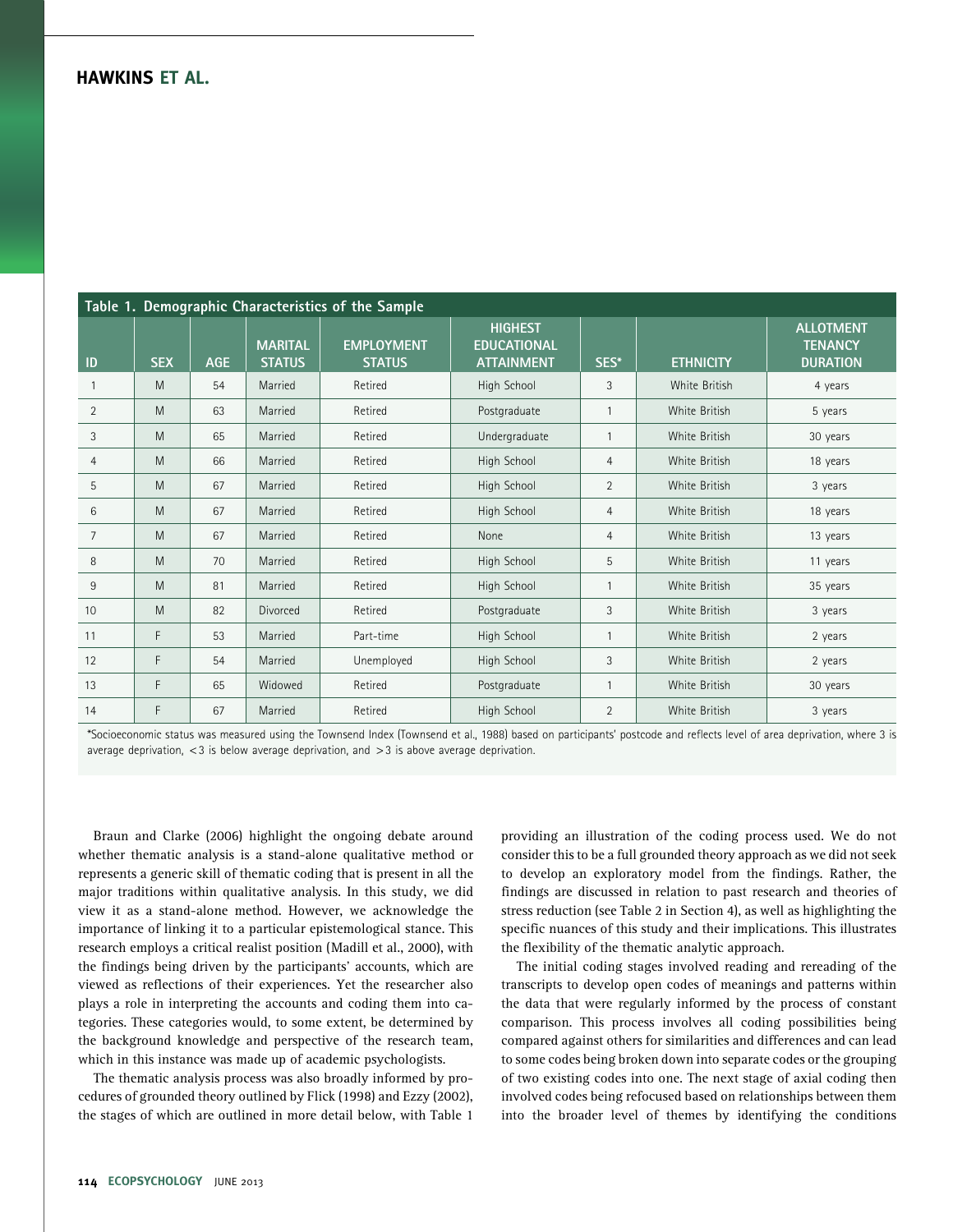| Table 2. Illustration of the Data Coding of Emerging Patterns in the Analysis of the Interview Transcripts                    |                                      |                    |                                                  |  |  |  |
|-------------------------------------------------------------------------------------------------------------------------------|--------------------------------------|--------------------|--------------------------------------------------|--|--|--|
| <b>QUOTES</b>                                                                                                                 | <b>OPEN CODES</b>                    | <b>AXIAL CODES</b> | <b>CATEGORY</b>                                  |  |  |  |
| At the allotment I could do something rather than sit at home<br>and mope                                                     | Not sitting at home                  | Doing Something    | DOING: "Benefits of Doing<br>Gardening Activity" |  |  |  |
| There's always something up there to do, always something                                                                     | Being busy                           |                    |                                                  |  |  |  |
| Well, I think, you focus while you're busy, it makes you<br>focus on something different                                      | Focus on something else              | Distraction        |                                                  |  |  |  |
| When I'm up there it's, that's all you're concerned about<br>you get lost in it                                               | Getting lost in what<br>you're doing |                    |                                                  |  |  |  |
| The reason I started the allotment was to keep myself fit,<br>'cos I wasn't! I'm a bit fitter than I was when I first started | Keeping active/fit                   | Physical Activity  |                                                  |  |  |  |
| You're bending, pulling and pushing and things like this, I mean<br>to me it's the best all-round exercise going              | All-round exercise                   |                    |                                                  |  |  |  |
|                                                                                                                               |                                      |                    |                                                  |  |  |  |

associated with each code and by then comparing this to existing theory and evidence. The final stage of selective coding involved the fitting of the themes around core codes central to the main message of the data. Consequently, an overall coding scheme was built that was then interpreted in relation to preexisting theory and literature. allotment site. For example, many of these benefits were either direct or indirect results of the task of gardening itself, such as the physical activity that is a result of digging, raking, and harvesting crops. Some of the benefits that participants described, however, could not be attributed to gardening activity but appeared to be related to aspects

## 3. Findings

During analysis, emergent themes were incorporated into two central categories that explained the overall benefits of allotment gardening as two main functions: The Benefits of ''Doing'' Gardening Activity and The Benefits of "Being" in the Allotment Landscape. Figure 1 shows how each of the themes related to these two central categories. Some fell entirely under one category, and others spanned both categories as they appeared to be a function of doing gardening activity while being in the allotment setting.

From the analysis it became clear that the benefits that participants were talking about were either a result of "doing" gardening activity or a result of non-activity-related elements of ''being'' at the



Fig. 1. Central categories and theme associations.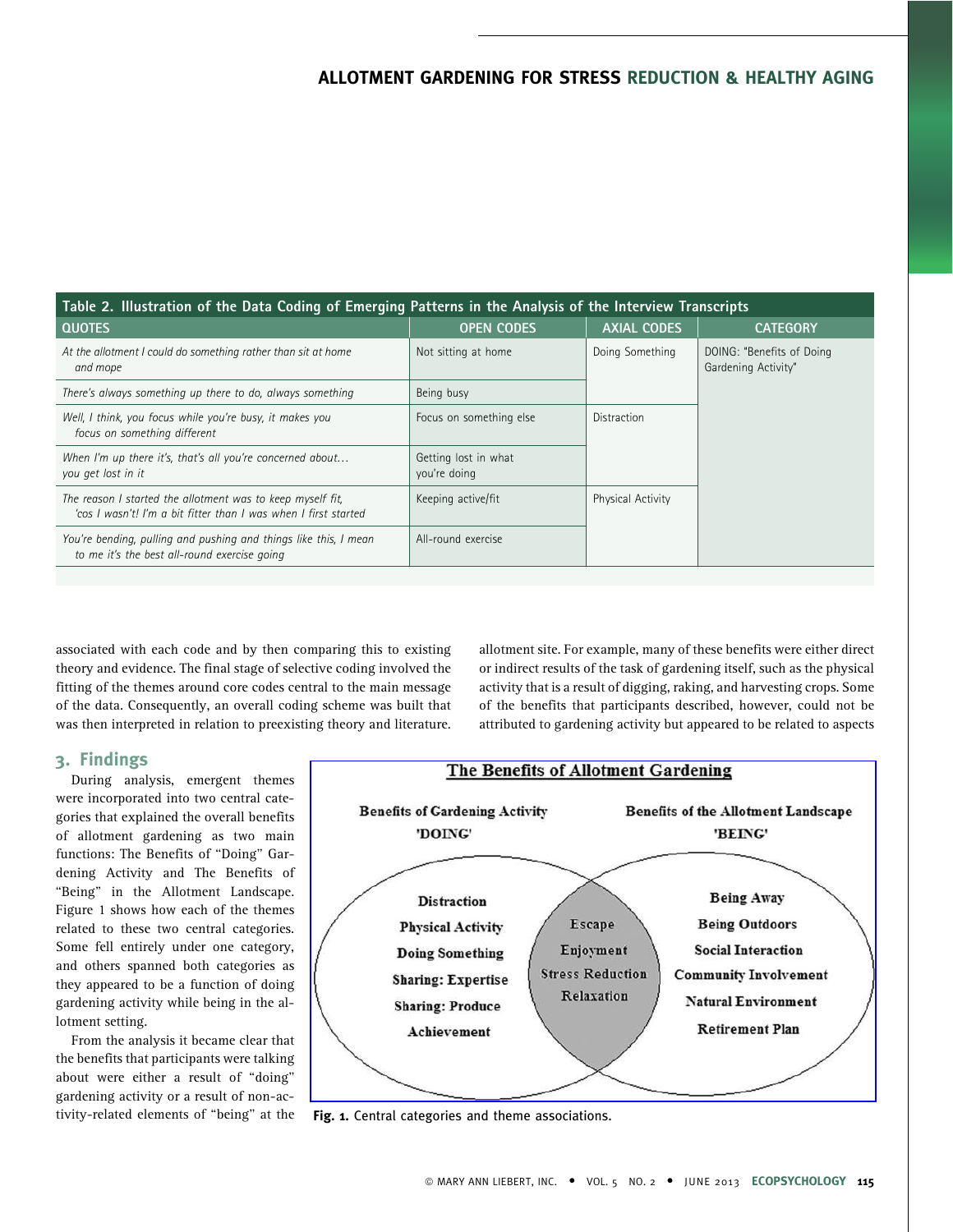of the environment at the allotment, such as the benefits of being outdoors in fresh air, which can be enjoyed even when one is not doing gardening. It was also clear that several of the benefits were interlinked, such that one often led to or was made possible because of another. For example, the opportunity for escape from daily frustrations or problems was discussed as a major benefit of becoming engrossed in gardening activity; however, this was linked to a benefit of being away from the home physically in addition to the mental escape of distraction.

The main themes from the two central categories will be discussed, relating these to relevant evidence and theory where applicable and using quotes from the interviews to illustrate them. Pseudonyms have been used in place of participant names for the quotes reported in the findings.

#### 3.1. Doing gardening

3.1.1. Doing something and distraction. The participants valued their allotment gardening for having something to do to get out of the house, for example, to avoid sitting around doing nothing or spending a lot of time watching TV. They stressed the importance of this particularly for retirement and highlighted that the allotment always has something for them to do. Doing something physical was emphasized along with the benefits of this for tiring you out and helping lift a bad mood:

Simon: You go over there, you work for a couple of hours, and you forget all about it. I think if you have got something niggling inside you then yeah going over and doing a bit of hard digging sort of works off the frustration.

Gross and Lane (2007) interviewed gardeners of a range of ages about the meaning of and psychological involvement with domestic gardens across the life span. The older gardeners in their study described a therapeutic benefit of gardening that appeared to be a result of becoming absorbed in gardening activity, which was absent from the discussions of their younger participants. They specifically highlighted distraction as a benefit of gardening activity, resulting from concentration on and immersion in the task at hand, as did the allotment gardeners in this study. Specifically, our participants discussed how gardening can take their mind off things, make them focus on something different, and help them problem solve as a result:

Malcolm: The allotment gets you away from the day to day, erm, it's a chance to think about something else and I think if you do that the brain sort of regenerates...well, refreshes itself, and you know, it can make finding answers to what appear to be tricky problems, blindingly obvious sometimes.

Sempik et al. (2005) also highlight the capacity for distraction that gardening provides, interpreting this as a result of being absorbed in the task at hand. Enjoyable distraction provided by "simple, non-competitive activity" is thought to be important for enhancing restoration ( Johansson et al., 2011). It is also thought to be an important emotion-focused coping strategy that may mediate the stress response by drawing attention away from a stressor to minimize resulting distress (Glanz & Schwartz, 2008). In this study, participants talked about being in their own world when on the allotment plot, linked to the solitary and unpressured nature of their gardening, which seemed important for becoming absorbed in the activity, described by some participants as ''switching off.''

Kaplan (1995) argues that an environment must have "extent" in order to facilitate restoration, suggesting that the richness and coherence of an environment can provide the feeling of being in a whole other world. As mentioned above, an important factor in being able to create their own world on the allotment plot for the participants was the solitary nature of gardening activity; this would make sense, as solitary activities have been shown to enhance reflection and spiritual insight (Leary et al., 2003). Solitary activities have been linked to various forms of healthy aging; for example, Menec (2003) reports that solitary activities appear to be linked to psychological improvements such as enhancing feelings of happiness and a sense of engagement in later life. Johansson et al. (2011) also found that participants who took a walk in a park alone felt more revitalized than when they did the same in company. For the participants of this study, it appears that the solitary nature of their gardening activity was valued for the feeling of becoming lost in another world and thus distracted from other thoughts, rather than elements of the environment. However, the environment may offer other benefits that complement this experience, as discussed in Section 3.2.

3.1.2. Physical activity. Gaining physical activity from their gardening was mentioned by all participants of this study as a positive benefit in terms of health, fitness, well-being, and stress reduction; and for many it was the primary reason for taking on an allotment garden. The physical activity was described as an all-around form of exercise due to the range and intensity of body movements involved in tasks such as digging, raking, carrying water, bending, pruning,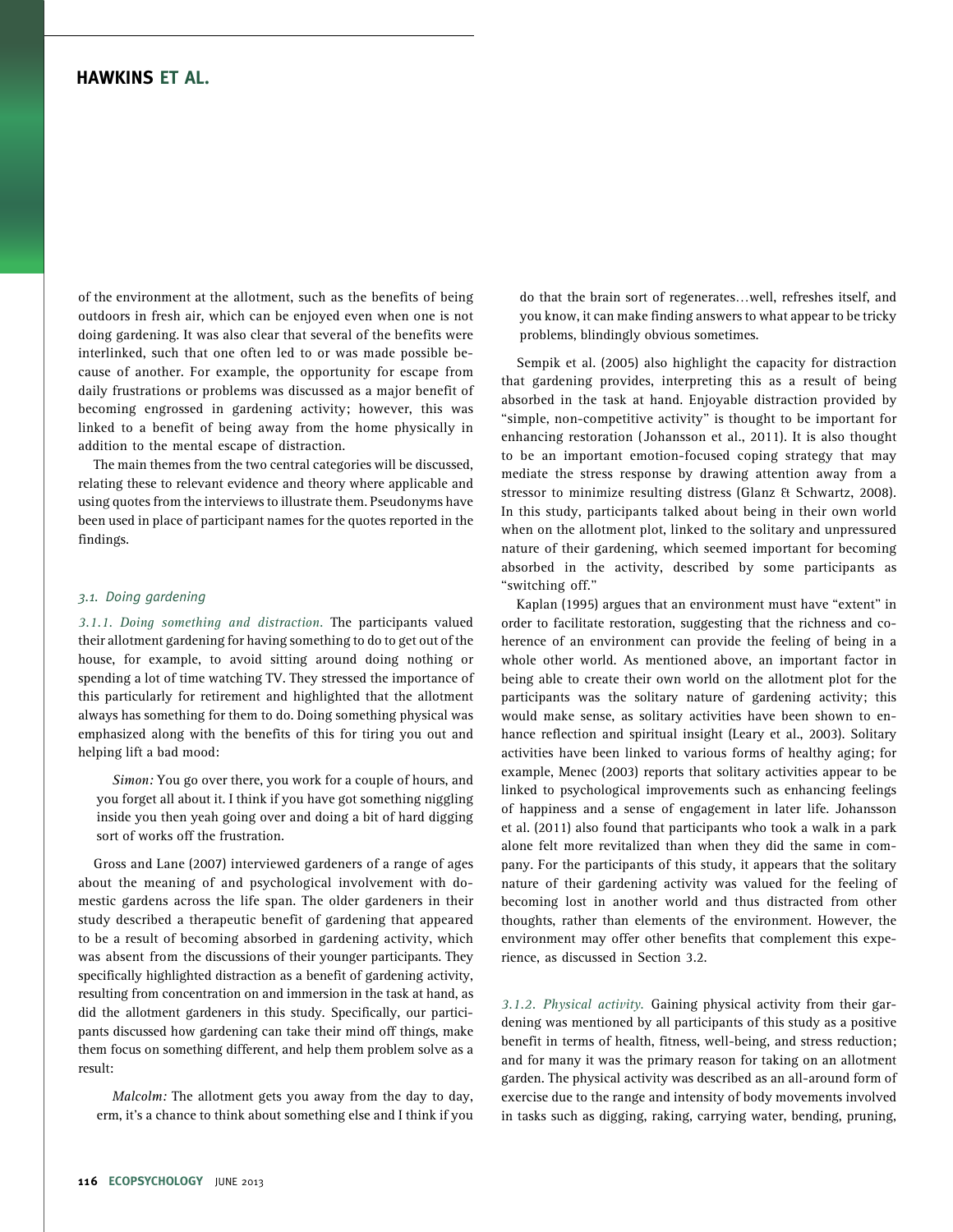and chopping, for example. The perceived benefits of their gardening activity included weight loss, increased fitness, staying supple and trim, feeling good, and reducing sedentary time:

Kevin: Well it's good for a number of reasons, the main one being that it provides good exercise, you know, I mean to me it's the best all-round exercise going.

Alan: I wanted to keep the allotment on because I wanted to be able to do things...I don't want to spend all day in the chair, I would rather wear away than rust away.

The health benefits of the physical activity involved in gardening have been recognized in several studies (Cameron & Taylor, 2008). In terms of the benefits of being active for stress reduction, the allotment gardeners talked about being able to tire themselves out to the point that they did not think about the thing that was causing them stress. Some, however, did not articulate this explicitly and instead just talked about how they would feel rejuvenated and in a better mood after a strenuous session on the allotment.

As already discussed, SRT emphasizes a link between increases in positive affect and reduction in autonomic arousal and psychological stress. The element of enjoyment also factored into the benefits of physical activity; some participants explained that exercising by gardening was more enjoyable than other forms of physical activity:

Margaret: I think I just enjoy all of it, you know, I enjoy digging because, digging it takes a long time to dig because...to get every weed out, so it does take a time. But then there's the satisfaction.

It is possible that the effect of exercise on improved mood is enhanced when the exercise itself is enjoyable and perhaps enhanced further when this exercise involves active engagement with nature (Pretty, 2004).

3.1.3. Achievement, sharing expertise, and sharing produce. Among the participants there appeared to be a common love for growing things—both observing things growing and actually being involved in the process which makes that happen. People talked about the benefits of this in terms of feelings of achievement when something works, a sense of satisfaction that results in other good feelings such as being pleased with themselves. Most participants in this study talked of their anticipation and excitement at the prospect of witnessing these outcomes and how getting something back from the work put in provides a sense of satisfaction and achievement:

Jane: When everything starts to grow, it's probably one of the best feelings in the world—to know that three months before it was barren earth, now it's full of crops, that's a satisfaction. It looks nice down there as well; it looks like my mind's eye's picture of what an allotment should look like. I'm very pleased with it at the moment...and with myself.

Milligan and colleagues' (2004) analysis of allotment gardeners' diaries acknowledged similar benefits of doing gardening activity such as satisfaction and tangible rewards. The researchers described an intimate and direct involvement and commitment associated with gardening that requires time and emotion. It is not surprising therefore that the allotment gardeners talk so fondly of the enjoyment and satisfaction that they experience when their efforts are rewarded through the production of crops.

The satisfaction experienced through gardening has also been linked to the demonstration and confirmation of skills and expertise (Clayton, 2007; Tse, 2010) as well as an enjoyment of observing the growth of plants that one has nurtured (Gigliotti et al., 2004; Milligan et al., 2004). The demonstration and confirmation of skills were also discussed by allotment gardeners in this study, either in the form of compliments or as an outcome of sharing expertise with fellow gardeners. This involved receiving advice and tips that they then successfully put into operation as well as being able to provide that same assistance to others. Receiving compliments about their plot or produce may bolster any sense of achievement experienced:

Jane: We just sit on my bench and have a bit of a chat and just enthuse over how clever I am 'cos I've grown such nice things...And the old gardeners help the new gardeners and there's always somebody willing to give you a few of these plants in exchange for some of those you've done better. You swap produce and you exchange.

Clayton and Myers (2009) suggest that nature can fulfill the basic identity need to feel competent through the opportunity for selfsufficiency, an opportunity that allotment gardening specifically provides, which can also foster self-esteem. Patel's (1991) study of the American equivalent of allotment gardeners found that sharing with and helping fellow gardeners and feeling self-sufficient were perceived by the participants as important benefits of their gardening activity.

#### 3.2. Being at the allotment

3.2.1. Being away, being outdoors, and being in the natural environment. As well as providing "something to do," the idea of getting out of the home was discussed as a benefit of going to the allotment site, regardless of whether it was to garden or not. One participant,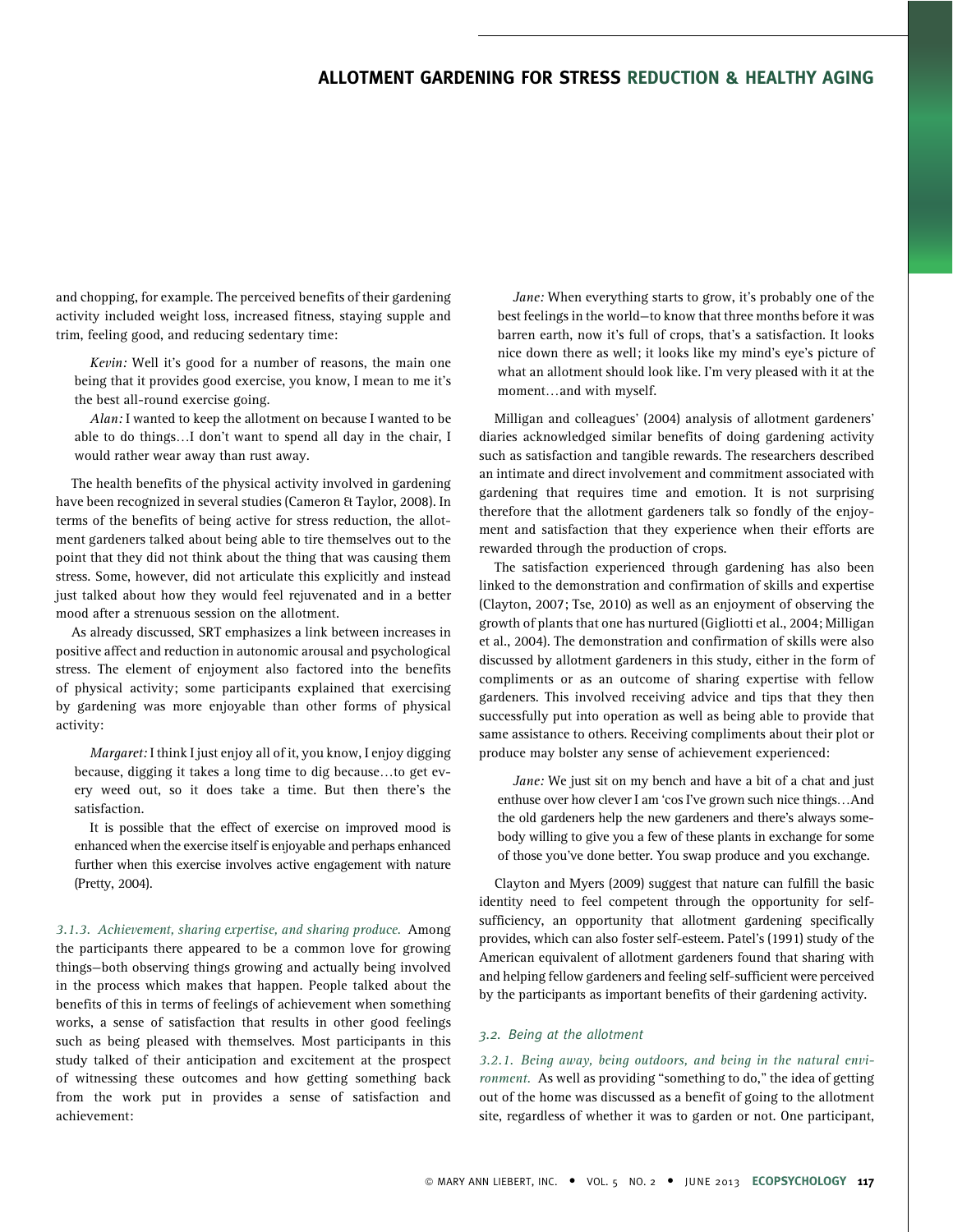when asked what was important about gardening on an allotment, simply replied "getting out." Two participants mentioned that going to the allotment is a healthy break for their relationships now that they are retired; otherwise they would be spending a lot of their time sitting at home with their spouses. Others related getting out of the house specifically to coping with stress:

Margaret: Sometimes, it is lovely to just get away, you know, if one was really cross about something or if something was really stressful it is nice to just go over and then it just calms you down.

In addition to the perceived benefits of getting out of the house, most of the allotment gardeners talked about the benefits of being outdoors specifically. This was partly linked to enjoyment of the sights and sounds of the natural landscape. However, separate to the impact of being in the presence of natural contents such as plants, vegetation, and wildlife was an appreciation of the benefits of being outdoors in the fresh air for their health.

Ottosson and Grahn (2005) emphasize that this is a commonly cited reason for wanting to get outdoors that is distinct from wanting to be in nature. Clayton (2007) also found that for home gardeners getting outdoors is perceived to be the main benefit of engaging in gardening activity. Sempik et al. (2005) highlight the importance of getting outdoors for escaping the constraints of indoors, which may be particularly important for older adults who spend a lot of time at home or who are living in institutional settings:

Simon: I mean, it is different to sitting in the house, I'm not the sort to sit down and look at the television all day, I couldn't stand that. I mean, I do like being outdoors, I spent all my working life indoors, working in an office so it is something different.

A couple of participants explicitly acknowledged the benefits of being in the sunshine when outdoors, one of whom related this to increases in serotonin levels, which was assumedly linked to improved mood.

There was some discussion of the benefits of being away from traffic, partly in regard to the quality of the air but also with regard to this enhancing the feeling of being in a natural environment. This was intriguing, as all the allotment gardeners were tenants at sites that were not outside the urban landscape of the city; however, it appears that the scenery and scope of their surroundings contributed to feeling like they were in a more rural setting:

Jack: It's a green space, I mean, you're not walking on tarmac and there are no cars, it's almost like being in a small bit of the country really.

Milligan et al. (2004) also found that the allotment gardeners in their study perceived the site as a retreat into nature away from urban scenes. They reported several themes relating to benefits of the natural environment in particular. The allotment landscape was linked to feelings of peace, tranquility, and enjoyment regardless of whether the participants were actively engaging with the landscape through their gardening or simply passively experiencing it. Milligan emphasized the apparent importance of nature for enhancing stress restoration, stating that part of the benefit might be a function of escaping negative aspects of the urban environment and retreating into nature. In the data reported here, the benefits of being outdoors and being in the natural environment were all important aspects of the allotment landscape, and some participants discussed these in relation to coping with stress:

Jane: The location is great if you're stressed...I just think it makes you focus on something different, and just the peace and quiet of the area, on a cerebral level it's very relaxing.

The perceived benefits of the natural environment, either for distracting the attention or providing feelings of calm and pleasantness, relate to specific components of both ART and SRT. The natural environment of the allotment garden may therefore be key to the opportunity for recovery from stress while gardening there.

3.2.2. Social interaction and community involvement. Being at the allotment site provides opportunities for social interaction, which was described as an important benefit by most participants. Most recognized that this had subsequent benefits to their well-being and enhanced enjoyment, and for some this was a major reason for them deciding to get an allotment in the first place. The benefits of social interaction extended to meeting new people and making new friends; some commented that this is especially important in older age if social networks have been diminished by retirement or bereavement:

Wendy: I think well maybe it is good to go out, 'cos you might just wave to somebody but it's...you've seen somebody else through the day you know, especially as I'm not working at the moment. It replaces work in a way, it gives you another circle of people, where I've lost the circle I was working with, you've got another circle.

Other researchers have commented on the importance of interacting with like-minded people in various outdoor pursuits for the perceived benefits that this brings (Clayton, 2007; Peacock et al., 2007). Milligan et al. (2004) found that the development of a peer group at the allotment site was perceived to be one of the most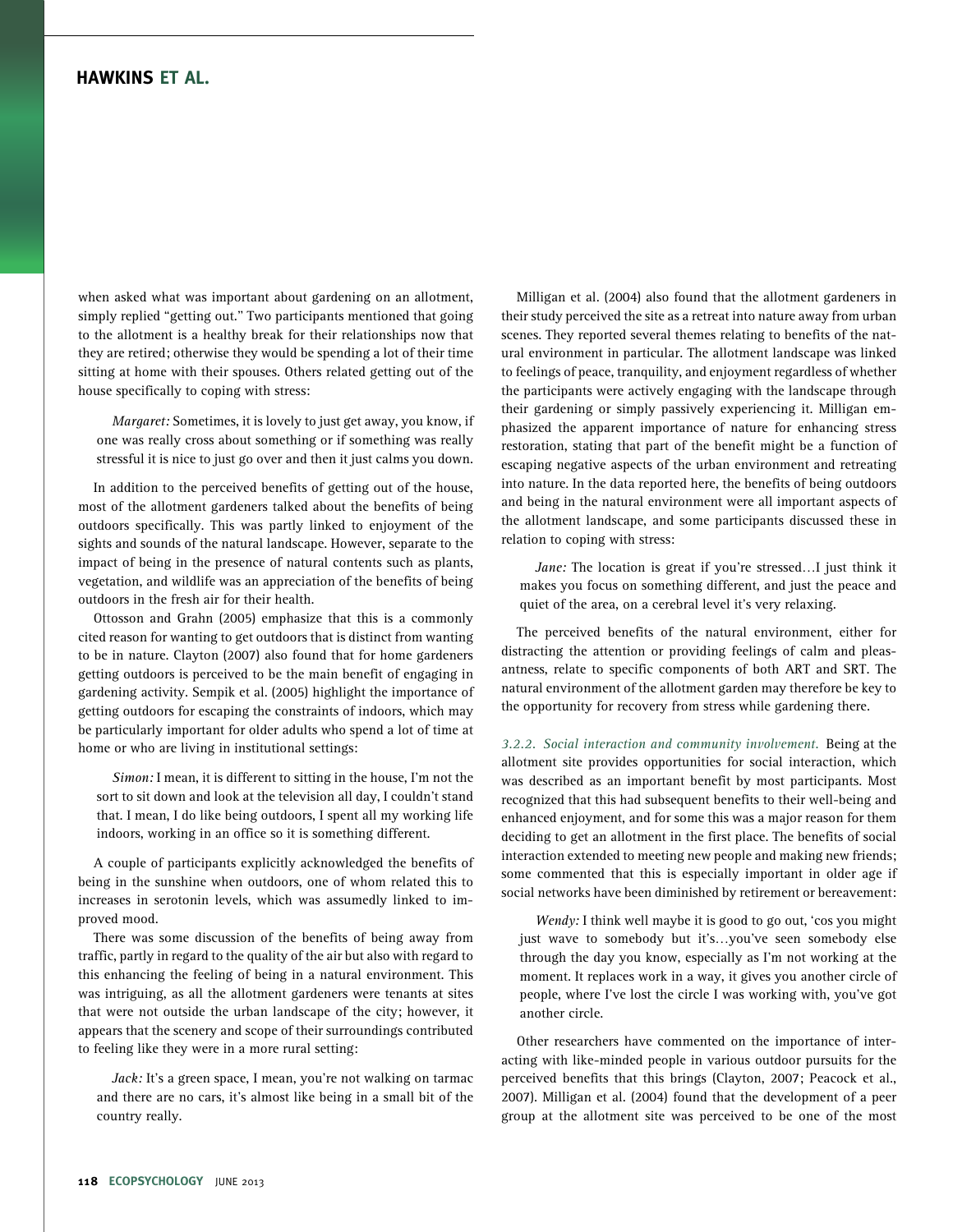important benefits of allotment gardening; however, it must be pointed out that the participants of Milligan's study all gardened together on the same plot of land rather than on individual plots, and this may have enhanced the social benefits that were observed. Among the participants of our study, while these social benefits were discussed by most, it was also noted that sometimes the social interaction with fellow allotment keepers can be a disturbance, particularly when you go along to the allotment for a set amount of time with a job in mind that you want to complete.

William: You chat with people sometimes, yeah, sometimes too much, because you go down there and you think ''Oh, go away'' I came up here to do some work, not to talk! I'm not a sociable person, I'm quite happy to be on my own, lots of us down there are, we just like to sort of mind our own business and you say ''hello'' and that's it. There are others who like, you know, go down for a good chat, and you see them coming and you dive into your shed!

3.2.3. Retirement plan. For some of the allotment gardeners in this study, being physically active on the allotment was also a means for them to reduce the time they spent sitting around the house, which was increasing as a result of retirement and the effects of aging on their physical functioning. While many participants referred to gardening as work, this was mostly in reference to the physical exertion required in cultivating an allotment plot; however, some explicitly talked about how the social group, time commitment, and routine that was involved in allotment gardening served as a replacement to their previous employment. For some participants, this had been specifically planned either as a way to fill their time or because they now felt that they were able to commit the time required, which they were not capable of when they were working. Having something to do is another theme that ties into this idea of trying to fill time in retirement; this theme was also linked to being productive and keeping active:

Kevin: Retirement is something I've spoken to a number of people about, who are coming up to retirement, I've sort of suggested to people ''You need a plan.'' You really do need a plan, 'cos you can't suddenly stop working so many hours, you need to have some means of occupying part of your time, and I always intended as soon as I retired, to go back to the allotment.

Retirement is a time of change and adaptation, and the idea that working continues in other ways during this time has been acknowledged in previous research (Hobbis et al., 2011). Gardening has been suggested as a useful activity for helping people adjust to life after retirement (Dunnett & Qasim, 2000). In addition, studies have reported the importance of gardening for providing a purposeful activity (Heliker et al., 2001), and Elings (2006) suggests that working with plants provides the opportunity to make decisions and be responsible for something. Kaplan (1995) highlights the importance of a purposeful and productive life for a feeling of accomplishment and life satisfaction and suggests that the restoration of directed attention is essential to achieving this. Bhatti and colleagues (2009) discuss the idea of the domestic garden becoming a project that one labors on, which they referred to as a form of ''embodied vocation'' (p. 67). Similarly, Dunnett and Qasim (2000) found that retired participants valued gardening as a productive way to spend their time, an activity they could spend the whole day doing and through which they could establish a routine. Allotment gardening therefore can be seen as a valuable activity for enhancing feelings of responsibility, purpose, and productivity during retirement, while the natural setting it is conducted in may facilitate this through an enhanced opportunity for attention restoration.

#### 3.3. Doing and being

3.3.1. Relaxation, enjoyment, and escape. The experience of escape and distraction was reported as important for enjoyment, relaxation, and stress reduction. Enjoyment was discussed in terms of enjoying the sights and sounds of the allotment environment as well as in relation to the enjoyment of gardening itself and the process of growing things:

Margaret: Pruning things is brilliant, there's nothing better than just chopping things down, it's brilliant!...You feel better afterwards than beforehand...sometimes its an effort to go to the allotment, but I just feel so much better when I've been, better mood.

Studies on the benefits of gardening activity have demonstrated links between the natural environment of the garden and resulting enjoyment and positive affect (Bhatti et al., 2009; Clayton, 2007) but also highlight the impact of the growing activity itself on improving mood (Peace et al., 2006). Catanzaro and Ekanem (2004) showed that the majority of domestic gardeners rate planting in particular as their most enjoyable gardening activity, followed closely by harvesting. Regardless of which activity was rated as most enjoyable by Catanzaro and Ekanem's participants, the main reason for enjoying it was when it provided a sense of accomplishment. Thus it appears that enjoyment and achievement are closely linked. This was evident in the dialogue of the allotment gardeners here and perhaps is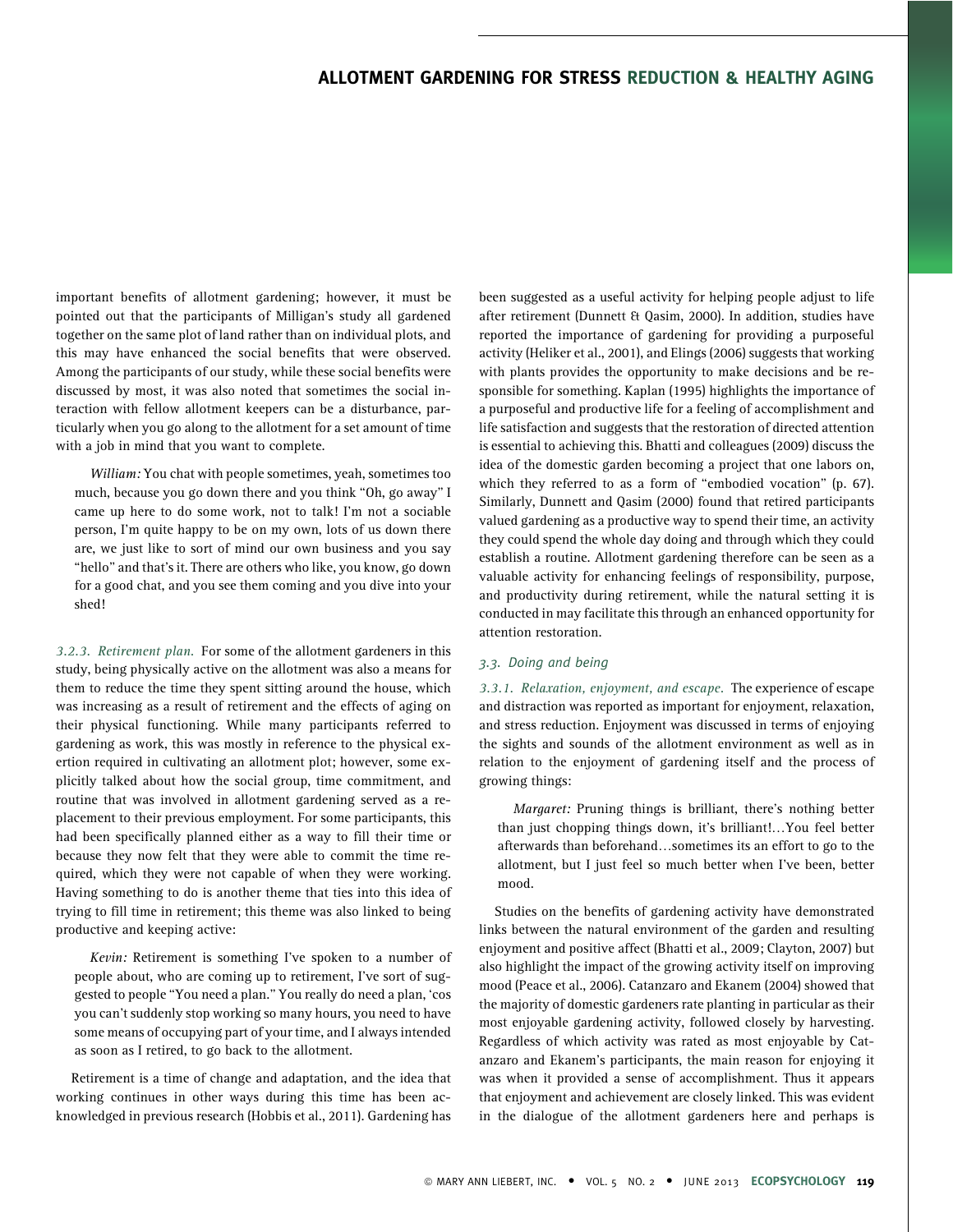specifically linked to witnessing the outcomes of gardening activity and being able to harvest the produce that is grown:

William: I like growing things, I like creating things, anything from just buying a packet of seeds and putting them in a seed tray or something and one day you have a look and there's lots of little green spikes.

Enjoyment of gardening tasks has also been linked to relaxation. Dunnett and Qasim (2000) found that domestic gardeners enjoy the various elements of gardening activity because they are relaxing and provide an escape from routine. Sempik and colleagues' (2005) review into the benefits of therapeutic horticulture also linked improvement in mood to relaxation, enjoyment, and escape. The opportunity for relaxation, either as a result of gardening or as a result of elements of the allotment environment, was acknowledged by our participants as a significant benefit in both respects. Being away from the home at the allotment site was also implicated in the experience of relaxation. A few people talked about the tranquility and peacefulness of the allotment site and the benefits of peace and quiet for relaxation and feeling at peace with oneself:

Jack: The allotment is quiet, and everybody just gets on with their work there, it's quite, sort of, peaceful, no stress involved really. Very Relaxing. You can work at your own rate, you're not being pressurised to get something finished. You can be there on your own and be in your own little world, nobody to hassle you.

The opportunity for relaxation spans the two central categories because of the similarity in the ways in which doing gardening and being at the allotment were associated with perceived benefits. Participants talked about their experiences of feeling calm and at peace both as a result of being in the natural environment of the allotment and as a result of gardening activity. This is something that is reflected in much existing evidence, particularly from research into the benefits of contact with nature. Korpela and Kinnunen (2011) found that the relationship between time spent interacting with nature and recovery from work stress was mediated by the experience of relaxation, and Laumann, Garling, and Stormark (2003) demonstrated an effect of simply watching a video of a natural environment on the relaxation of autonomic functions.

Such research findings have been referred to when analyzing the benefits of domestic and communal gardening activity, to suggest that it is the natural elements of the garden that promote relaxation (Kingsley et al., 2009; Milligan et al., 2004). However, researchers have also acknowledged the relaxing qualities of gardening activity itself (Clayton, 2007). For example, in a survey on the roles and

values of domestic gardens, Dunnett and Qasim's (2000) participants reported that working in the garden on tasks such as watering plants and weeding was relaxing. This can be linked back to the tenets of ART and in particular the idea that natural scenes can have a tranquilizing effect on attention thus leading to restoration (Kaplan, 1995). This suggests that the relaxation experienced when gardening or just being on the allotment site may also lead to stress reduction. The idea that scenes which elicit feelings of calm can lead to stress recovery is also a central element of Ulrich's SRT (Ulrich et al., 1991).

According to ART, in order to benefit from ''being away'' in a natural environment, the individual must experience a conceptual escape from taxing mental activity, and in the data reported above it can be seen that the allotment gardeners appeared to value the distraction afforded by gardening activity for escape from stressful thoughts over and above that afforded by the allotment landscape. In Gross and Lane's (2007) study of the meaning of and psychological involvement with domestic gardens across the life span, the term "escapism" was used to refer to patterns in the data linked to going outdoors and coping with stress. They noted that it is the activity of gardening itself that provides opportunity for escape in later life, whereas for younger participants being in an outdoor space was more important than gardening for escapism.

Attention Restoration Theory does not stipulate that restoration can only take place in natural environments but that natural environments are more likely to comprise the four components that are required for an environment to be restorative. It might be the case that the active engagement with nature that is an integral part of gardening activity is important to achieving the escape that the allotment gardeners described. As mentioned previously, the participants discussed the importance of feeling like they were in their own world on the allotment plot and being able to lose themselves in the gardening activity:

Graham: When I'm up there it's, that's all you're concerned about...you get lost in it...you know. Lost in doing what you've gotta do on the allotment.

Being able to lose oneself in, or be distracted by, gardening activity is probably facilitated when one can become easily engrossed by the natural, fascinating stimuli of the allotment landscape that hold attention involuntarily.

In this study, the enjoyment of gardening activity and the allotment landscape was discussed in the context of improving mood. This linked into several other themes, such as the benefits of being physically active during gardening activity for making you feel good, as well as the pleasantness and attractiveness of the natural landscape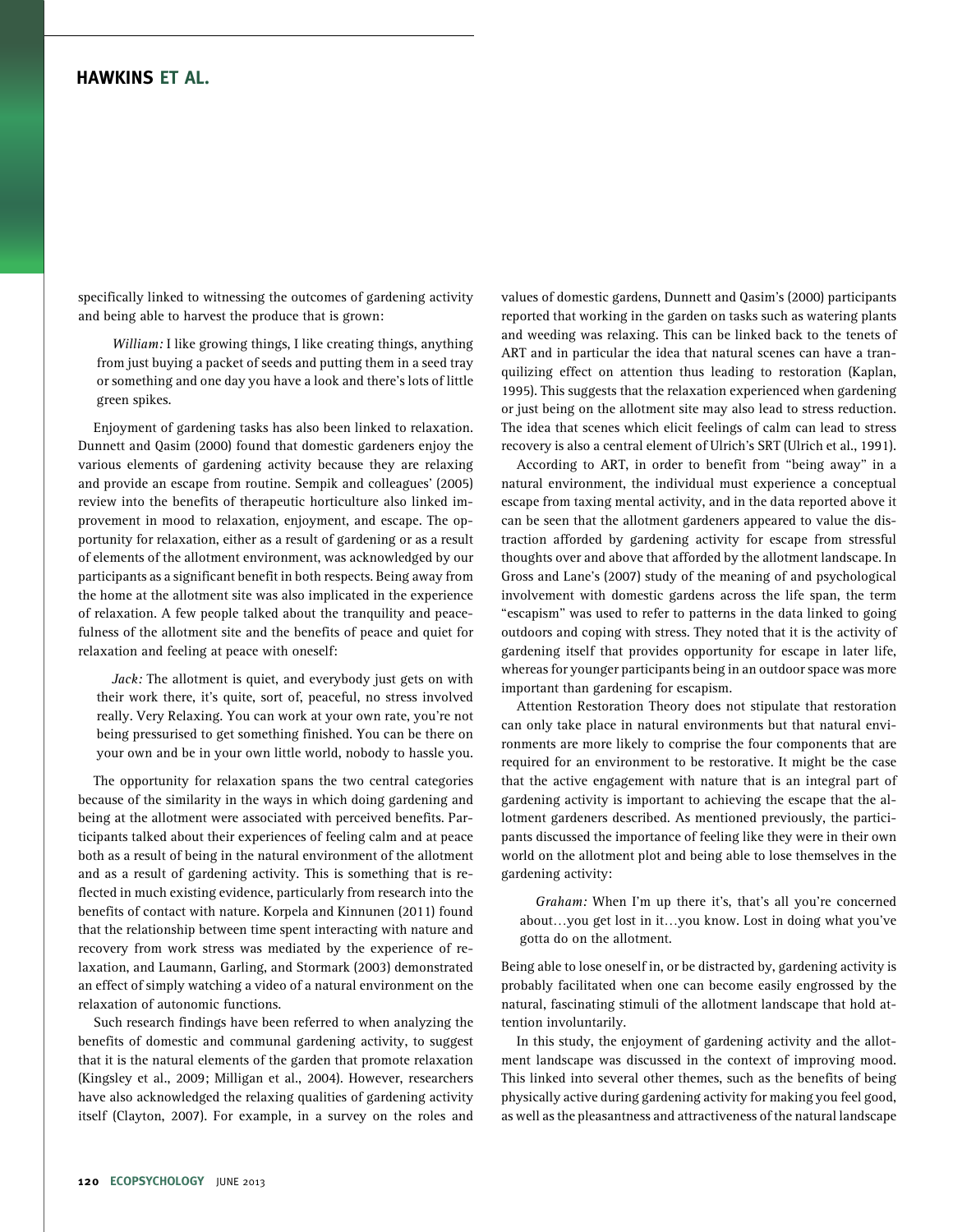having an effect on how you feel. SRT links positive emotions that are evoked by natural contents to the opportunity for recovery from stress, suggesting that these affective reactions can occur without consciousness and thus may be implicated in attention restoration (Ulrich et al., 1991). In stressed individuals, reductions in arousal are associated with increases in pleasure, and several studies have demonstrated significant correlations between autonomic arousal and measures of positive affect following time spent in natural environments (Barton & Pretty, 2010; Pretty et al., 2007; Ulrich et al., 1991). Finally, in the domain of leisure-coping research, the enjoyment of relaxing leisure and outdoor leisure in particular has been found to have a significant positive association with stress levels, coping effectiveness, and mental health, suggesting that the positive emotions arising from leisure experiences such as gardening are important for coping with stress (Iwasaki et al., 2005).

#### 4. Discussion

The findings of this study have furthered the understanding of how allotment gardening activity may have benefits for health and wellbeing, including stress reduction, in later life. By using semi-structured interviews with a group of older allotment gardeners, it was possible to explore the experiences that are valued for providing these benefits. While gardening activity itself seemed to provide benefits that were discussed as driving factors for pursuing allotment gardening, the participants also acknowledged the added benefits of the environment in which this activity takes place.

The allotment gardeners showed an appreciation for the social interaction that takes place at the allotment site and enjoyed being able to go to the allotment to meet and talk to people. However, it was clear that social interaction can have negative effects when it interferes with gardening activity on the allotment, perhaps as a result of interruption of the positive experience of escape. This illustrates the major difference between the two central categories that emerged from the data analysis, the difference between ''doing'' gardening and ''being'' at the allotment site. Both of these appear to have benefits to well-being, stress reduction, and so on, but the mechanisms through which they arise can be quite different. In the case of social contact, when engaging in gardening activity at the allotment, some gardeners require solitary time in order to become engrossed in the task and achieve escape and distraction.

This study has identified that allotment gardening may differ considerably in its benefits to health and well-being from other forms of gardening, notably domestic gardening and more communal gardening such as that on shared garden plots. Unlike domestic gardening, allotment gardening offers an escape from the home environment while also allowing gardening of a solitary nature. In contrast to this, allotment gardening can also offer social interaction opportunities when one is not absorbed in gardening activity. Being able to interact with fellow gardeners was valued by our participants for enjoyment and sharing purposes, which in turn may result in other benefits such as increased positive affect and self-esteem. This is something that may also be offered on communal gardening plots, such as that described in Milligan and colleagues' study (2004); however, the individual allotment plot may have an added advantage of offering a place to retreat to and conduct solitary gardening activity that may not be possible on shared garden plots. In this way, allotment gardening is more flexible to the varying needs of the individual by offering an environment compatible with the need for solitary time to escape from things as well as the need for social interaction and conversation with like-minded individuals.

The results reported here complement and serve to cement many existing findings relating to the benefits of gardening in general, and allotment gardening in particular, for healthy aging. The relationships between aspects of gardening activity and the allotment landscape that result in benefits and the impact of these benefits on others is clearly complex and requires additional quantitative and qualitative analysis to further the understanding of these interlinking relationships. However, this study has provided insight into how some of these relationships may operate and has enhanced the understanding of the results of our previous work. The parallels with previous research on the meanings and importance of gardening at home are compelling; however, it has also highlighted several differences between allotment gardening and domestic gardening, which may result in differing effects on health.

Clayton (2007) questioned whether the benefits of general gardening activity are due to the process of gardening or whether the benefits are an aspect of the garden environment that could still be experienced if one did not engage in gardening but spent time in the garden nevertheless. The results reported here have shown that, for allotment gardening at least, there are separate but also synergistic benefits of both the process and the setting of this activity. While the thematic analysis process used here was conducted independent of relevant theories, notably ART and SRT, there are obvious similarities between the components of each and the themes that emerged from the data (see Table 3).

The perceived benefits of allotment gardening for stress reduction have been mainly discussed in relation to the restorative effect of nature, whether this is part of engaging with nature during gardening activity or simply passively experiencing nature by being at the allotment site. However, other mechanisms that are not linked to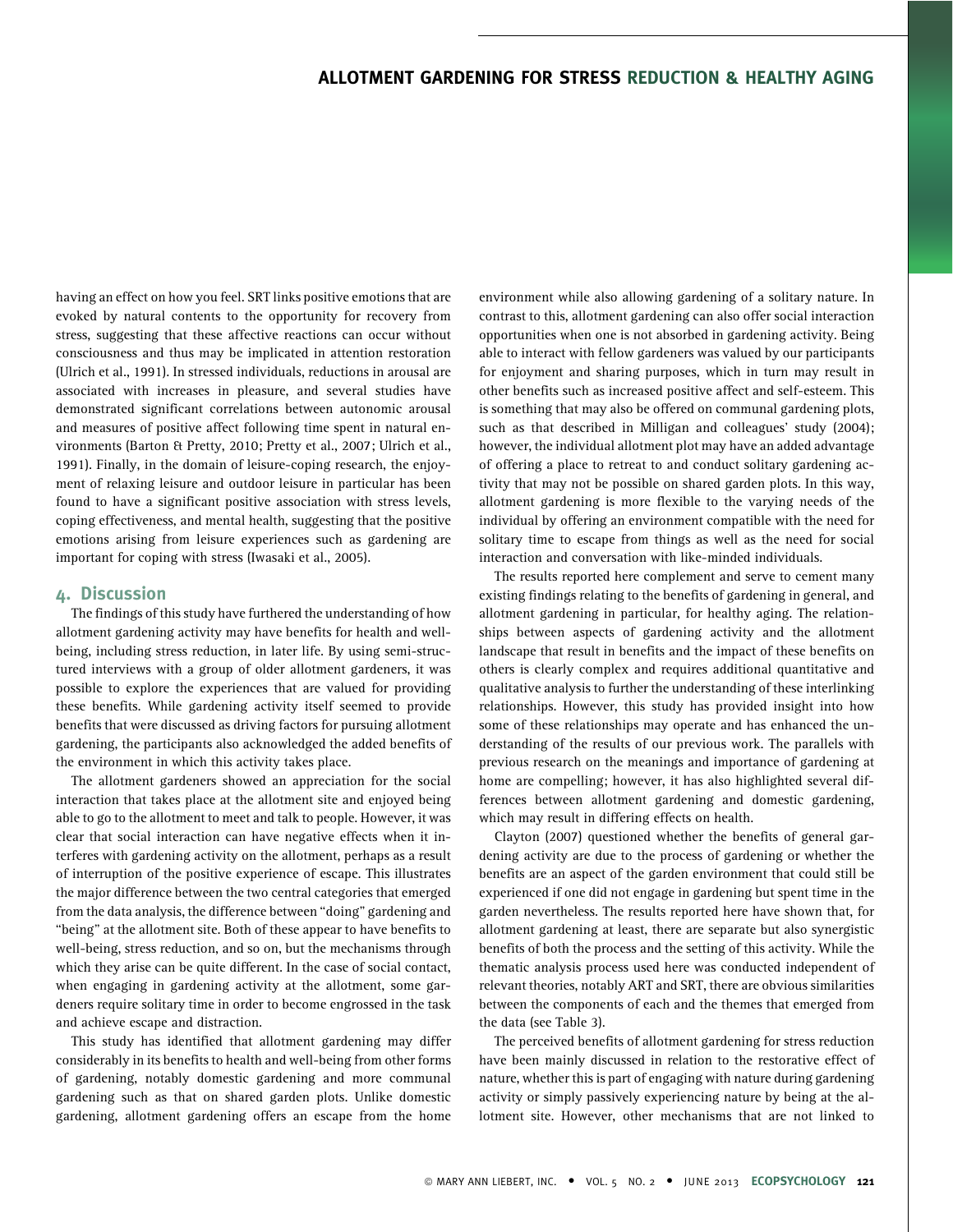## Table 3. Links Between Components of ART and SRT and Themes From This Data

ATTENTION RESTORATION THEORY (ART, KAPLAN, 1995)

| <b>Theory components</b> | <b>Themes</b>                                                 |
|--------------------------|---------------------------------------------------------------|
| Compatibility            | Retirement Plan, Enjoyment                                    |
| Being Away               | Being Away, Being Outdoors, Natural Environment               |
| Fascination              | Natural Environment, Distraction                              |
| Extent                   | Being Outdoors, Natural Environment, Community<br>Involvement |

#### PSYCHOPHYSIOLOGICAL STRESS RECOVERY THEORY (SRT, ULRICH ET AL., 1991)

| <b>Theory components</b> | <b>Themes</b>                                                    |
|--------------------------|------------------------------------------------------------------|
| Interest                 | Enjoyment                                                        |
| Positive Affect          | Physical Activity, Sharing Produce, Achievement                  |
| Pleasantness             | Social Interaction, Enjoyment, Natural Environment               |
| Calm                     | Natural Environment, Doing Something, Distraction,<br>Relaxation |

exposure to nature were discussed by the participants of this study in relation to stress recovery. Ulrich et al. (1991) acknowledge these other mechanisms, such as physical exercise and achieving a sense of control, suggesting that they have advantages to stress restoration in natural environments. Participants valued the benefits of doing gardening for a distraction or escape from stressful situations and for giving them something to do that was routine and productive. They also valued the environment of the allotment site for providing a relaxing outdoor setting and fresh air, within a social context. Relaxation and escape in particular were highlighted as beneficial outcomes of both doing gardening and being at the allotment; these are known motivators for leisure activity (Iwasaki & Schneider, 2003) and may be particularly important features of gardening activity for construing health and well-being benefits.

Regarding the benefits reported in terms of stress reduction, it is possible that the promotion of gardening activity in later life would be best aimed at stress management. Following the findings that doing allotment gardening and being at the allotment site are thought to be beneficial in terms of relaxation, promotion of gardening for stress management might be best targeted as a relaxation strategy. Such strategies have been shown to lead to improvements in

mood and quality of life (Glanz & Schwartz, 2008), and this may be as a result of stress reduction effects. Park, Shoemaker, and Haub (2008) argue that gardening activity may be a particularly beneficial activity to promote among the older population, as it can address older people's reasons for avoiding physical activity. Its popularity as a leisure pursuit with the older population and the fact that it provides interest, change, and long-term focus make it an ideal target activity for health promotion initiatives.

Milligan et al. (2004) offer advice for tailoring ''healthy gardening interventions'' to address specific health needs, such as supported gardening schemes and garden plots in sheltered housing complexes. As a result of their research into the benefits of communal gardening, they concluded that this activity can lead to the development of social relationships and thus combat social isolation, as well as enhance physical and mental well-being. It has been argued that interventions aimed at improving symptoms of anxiety and depression should be targeted toward increasing social support as well as stress reduction (Dunkley et al., 2000), and the evidence is starting to mount for the use of gardening initiatives to accomplish both of these.

In short, encouraging participation in allotment gardening activity in later life may help enhance health through several pathways including coping with stress. This may occur through the opportunity for escape and renewal of depleted resources (Iwasaki & Schneider, 2003) and improved mood. Other pathways might include a lifestyle in which other healthy behaviors are more likely (Warburton et al., 2006), such as the consumption of fresh fruit and vegetables grown on the allotment. However, in interpreting the findings reported here it should be noted that the participants of the study were all of ''White British'' ethnicity; thus the results cannot be generalized to older adults of other ethnic backgrounds. It should also be noted that participants were recruited to take part in a study exploring the benefits of allotment gardening; therefore, we acknowledge that volunteers for this study are likely to have a positive perspective on allotment gardening. It may be beneficial for future research to explore the challenges of allotment gardening with a different sample.

Elings (2006) stated that allotment gardeners may not be aware of the potential therapeutic effects of their gardening activity, but the participants in this study appeared to have considerable insight into this. Although the word *therapy* was rarely used in discussions, the allotment gardeners reported improved mood, coping with stress, and well-being that they attributed to their gardening activity and the allotment landscape. This is important to acknowledge so that future research can also make use of these methods for exploring individual perceptions and experiences of the beneficial impact of allotment gardening.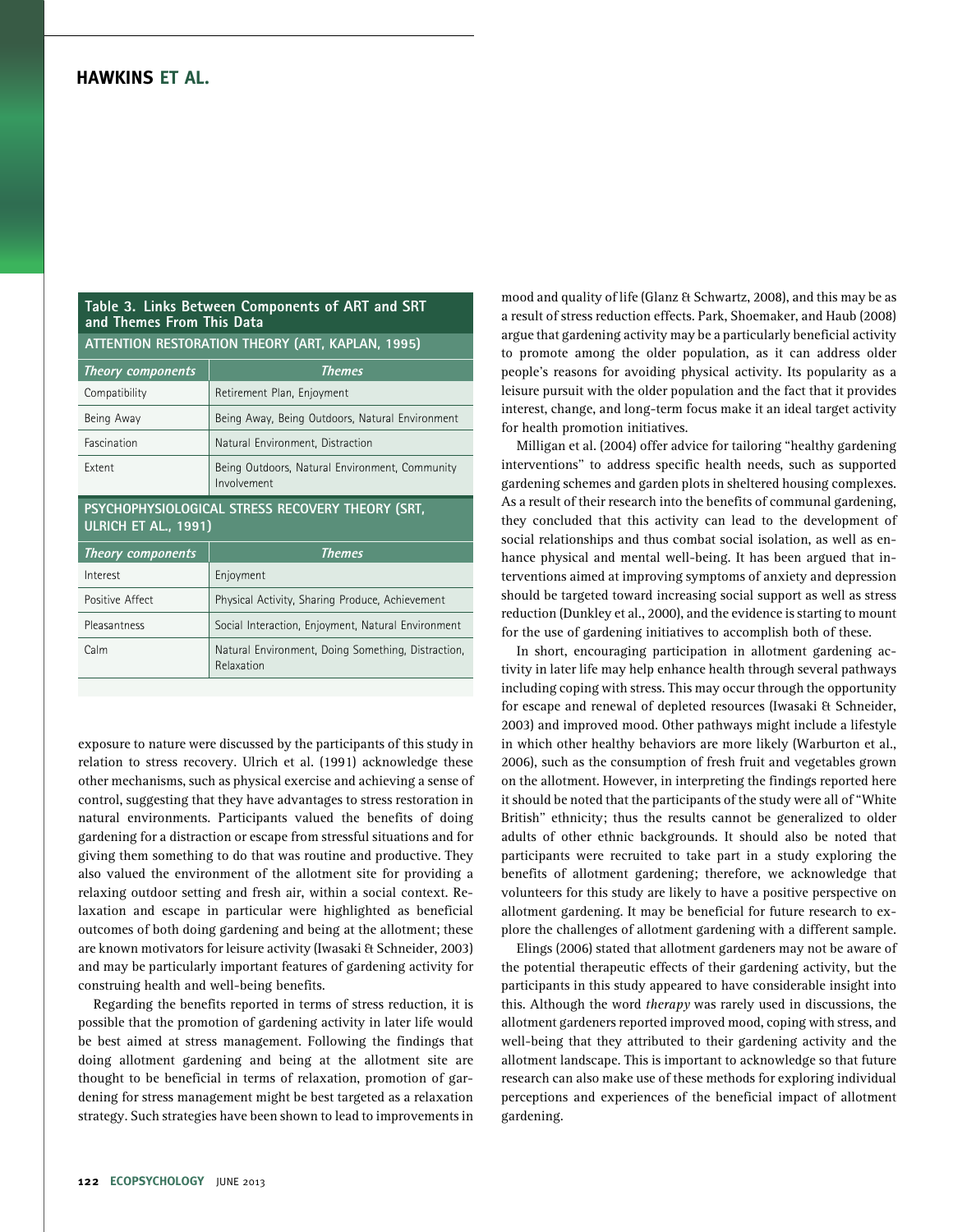#### 5. Conclusion

While doing nothing in the allotment garden and simply being there can bring substantial benefits, for the allotment gardeners in this study the gardening activity itself was valued most for the benefits to health and well-being that it provides. It is important to note, however, that the participants in this study may have attributed most benefits to the gardening itself without perceiving how the natural environment contributed to this. The effects of the natural environment may be more subtle or unconscious and therefore should not be underestimated.

# Appendix A1: Semi-structured Interview Schedule

Introduction to the study and its purpose. Explain consent procedures, that all data is anonymized/confidential, and that participation is voluntary (right to withdraw at any time without affecting rights).

#### Main Question:

Tell me about your allotment gardening and what it means to you.

#### Prompts:

What led you to getting an allotment plot?

What benefits do you feel allotment gardening gives you? Are there any negative aspects?

Specific prompts for benefits/negatives:

- . Being Active/Health? WHY?
- . Social? WHY?
- . Stress? WHY?

How well do you know your plot neighbours at the allotment? Do you interact with them much?

Do you feel supported at the allotment site? Do you feel part of a social group?

Do you share your produce with anyone? How does that make you feel? Do you feel different at the allotment site than when you are anywhere else?

Do you take part in any other leisure activities/hobbies? Same/ different benefits?

Do you garden at home as well as on an allotment? Which do you prefer? WHY?

## To finish:

Ask if they have anything else to add, and thank them for their time.

## Acknowledgments

The authors thank the allotment gardeners who took part in the research for their valuable time and input, as well as the allotment site secretaries for disseminating information about the research study. We would also like to thank Dr. Karianne Backx for her advice on an earlier draft of the paper, and the reviewers for their helpful comments and suggestions.

#### Funding

This research was funded by the Academic Development Fund of Cardiff Metropolitan University. The funding source had no involvement in the study design, in the collection, analysis, and interpretation of data, in the writing of the report, or in the decision to submit this article for publication.

#### Author Disclosure Statement

The authors declare that they have no conflicts of interest with respect to authorship or publication of this article and that no competing financial interests exist.

#### REFERENCES

- Allotments Regeneration Initiative. (2007). Allotments: A plotholder's guide. Retrieved July 6, 2011, from http://www.farmgarden.org.uk/ari/documents/ plotholdersguide.pdf
- Barton, J., & Pretty, J. (2010). What is the best dose of nature and green exercise for improving mental health? A multi-study analysis. Environmental Science & Technology, 44, 3947–3955.
- Bhatti, M., Church, A., Claremont, A., & Stenner, P. (2009). I love being in the garden: Enchanting encounters in everyday life. Social & Cultural Geography, 10, 61–76.
- Braun, V., & Clarke, V. (2006). Using thematic analysis in psychology. *Qualitative* Research in Psychology, 3, 77–101.
- Cameron, R., & Taylor, J. (2008). The benefits of green space. Plant for Life Briefing Report 17. Reading, UK: University of Reading. Retrieved June 1, 2011, from http://www.bordbia.ie/aboutgardening/GardeningArticles/ScientificArticles/ The%20Benefits%20of%20Green%20Space.pdf
- Catanzaro, C., & Ekanem, E. (2004). Home gardeners value stress reduction and interaction with nature. Acta Horticulturae, 639, 269–275.
- Clayton, S. (2007). Domesticated nature: Motivations for gardening and perceptions of environmental impact. Journal of Environmental Psychology, 27, 215–224.
- Clayton, S., & Myers, G. (2009). Conservation psychology: Understanding and promoting human care for nature. Oxford, UK: Blackwell.
- Cromby, J. (2012). Feeling the way: Qualitative clinical research and the affective turn. Qualitative Research in Psychology, 9, 88–98.
- Dunkley, D. M., Blankstein, K. R., Halsall, J., Williams, M., & Winkworth, G. (2000). The relation between perfectionism and distress: Hassles, coping and perceived social support as mediators and moderators. Journal of Counseling Psychology, 4, 437–453.
- Dunnett, N., & Qasim, M. (2000). Perceived benefits to human well-being of urban gardens. HortTechnology, 10, 40–45.
- Elings, M. (2006). People-plant interaction—the physiological, psychological and sociological effects of plants on people. In J. Hassink & M. Van Dijk (Eds.), Farming for health: Green-care farming across Europe and the United States of America (Vol. 13, pp. 43–55). Wageningen, the Netherlands: Springer.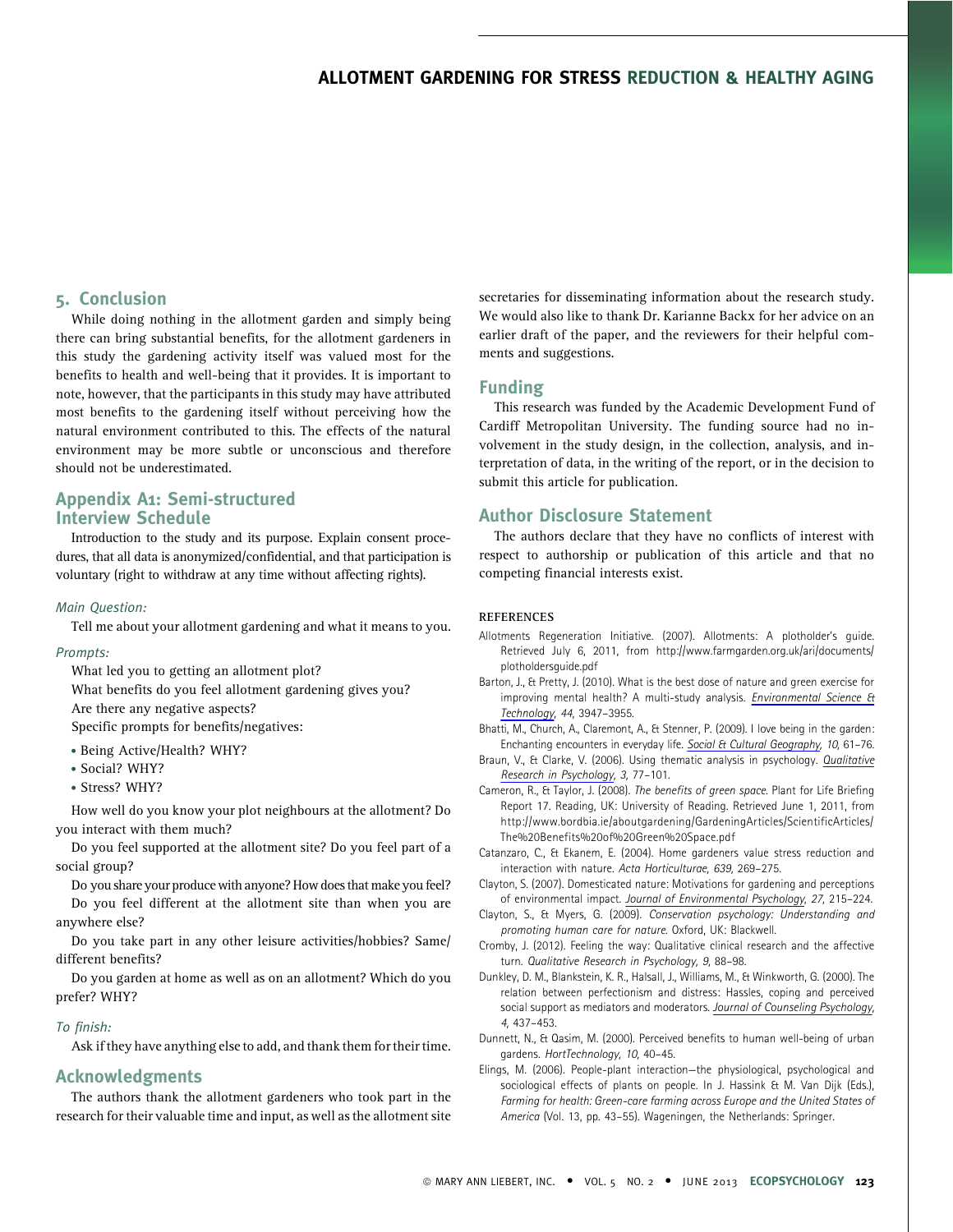Ezzy, D. (2002). Qualitative analysis: Practice and innovation. London, UK: Routledge.

- Fee, L., Cronin, A., Simmons, R., & Choudry, S. (1999). Assessing older people's health and social needs: Qualitative research investigating health beliefs and social factors relevant to older people's health. London, UK: Health Education Authority. Retrieved September 2008. from http://www.nice.org.uk/nicemedia/ documents/assess\_older\_health.pdf
- Flick, U. (1998). An introduction to qualitative research. London, UK: Sage.
- Gigliotti, C. M., Jarrott, S. E., & Yorgason, J. (2004). Harvesting health: Effects of three types of horticultural therapy activities for persons with dementia. Dementia, 3, 161–180.
- Gillham, B. (2005). Research interviewing: The range of techniques. Maidenhead, UK: Open University Press.
- Glanz, K., & Schwartz, M. D. (2008). Stress, coping and health behavior. In K. Glanz, B. K. Rimer & K. Viswanath (Eds.), Health behavior and health education: Theory, research and practice (4th ed., pp. 211–236). San Francisco, CA: Jossey-Bass.
- Grant, B. C. (2001). ''You're never too old'': beliefs about physical activity and playing sport in later life. Ageing and Society, 21, 777-798.
- Gross, H., & Lane, N. (2007). Landscapes of the lifespan: Exploring accounts of own gardens and gardening. Journal of Environmental Psychology, 27, 225–241.
- Hawkins, J. L., Thirlaway, K. J., Backx, K., & Clayton, D. A. (2011). Allotment gardening and other leisure activities for stress reduction and healthy aging. HortTechnology, 21, 577–585.
- Heliker, D., Chadwick, A., & O'Connell, T. (2001). The meaning of gardening and the effects on perceived well being of a gardening project on diverse populations of elders. Activities, Adaptation and Aging, 24, 35-56.
- Hobbis, S., Thirlaway, K., Sanders, L., & Hendry, L. (2011). Retirement and lifestyle behaviours: A thematic analysis of a pilot study. Health Psychology Update, 20, 2–8.
- Infantino, M. (2005). Gardening: A strategy for health promotion in older women. Journal of the New York State Nurses Association, 35, 10–17.
- Iwasaki, Y., MacKay, K., & Mactavish, J. (2005). Gender-based analyses of coping with stress among professional managers: Leisure coping and non-leisure coping. Journal of Leisure Research, 37, 1–28.
- Iwasaki, Y., & Schneider, I. E. (2003). Leisure, stress and coping: An evolving area of inquiry. Leisure Sciences, 25, 107-113.
- Johansson, M., Hartig, T., & Staats, H. (2011). Psychological benefits of walking: Moderation by company and outdoor environment. Applied Psychology: Health and Well-Being, 3, 261–280.
- Kaplan, S. (1995). The restorative benefits of nature: Toward an integrative framework. Journal of Environmental Psychology, 15, 169–182.
- Kingsley, J., Townsend, M., & Henderson-Wilson, C. (2009). Cultivating health and well-being: Members' perceptions of the health benefits of a Port Melbourne community garden. Leisure Studies, 28, 207–219.
- Korpela, K., & Kinnunen, U. (2011). How is leisure time interacting with nature related to the need for recovery from work demands? Testing multiple mediators. Leisure Sciences, 33, 1–14.
- Kvale, S. (1996). InterViews: An introduction to qualitative research interviewing. Thousand Oaks, CA: Sage.
- Laumann, K., Garling, T., & Stormark, K. M. (2003). Selective attention and heart rate responses to natural and urban environments. Journal of Environmental Psychology, 23, 125–134.
- Leary, M. R., Herbst, K. C., & McCray, F. (2003). Finding pleasure in solitary activities: Desire for aloneness or disinterest in social contact? Personality and Individual Differences, 35, 59–68.
- Madill, A., Jordon, A., & Shirley, C. (2000). Objectivity and reliability in qualitative analysis: Realist, contextualist and radical constructionist epistemologies. British Journal of Psychology, 91, 1-20.
- Menec, V. H. (2003). The relation between everyday activities and successful aging: A 6-year longitudinal study. Journal of Gerontology: Social Sciences, 58B, S74– S82.
- Milligan, C., Gatrell, A., & Bingley, A. (2004). ''Cultivating health'': therapeutic landscapes and older people in northern England. Social Science & Medicine, 58, 1781–1793.
- MIND. (2007). Ecotherapy the green agenda for mental health: MIND. Retrieved July 2011 from:http//www.mind.org.uk/assets/0000/2138/ecotherapy\_report.pdf
- Morris, N. (2003). Health, well-being and open space (literature review). Edinburgh, UK: OPENspace Research Centre. Retrieved January 2011 from http://www .openspace.eca.ac.uk/pdf/appendixf/OPENspacewebsite\_APPENDIX\_F\_resource\_ 31.pdf
- Olmsted, F. L. (1865). The Yosemite valley and the Mariposa big tree grove. Reprinted in Dilsaver, L. M. (Ed.) (1994). America's national park system: The critical documents (pp. 12–27). Lanham, MD: Rowan & Littlefield Publishers. Retrieved July 2012 from http://www.nps.gov/history/history/online\_books/anps/anps\_ 1b.htm
- Ottosson, J., & Grahn, P. (2005). Comparison of leisure time spent in a garden with leisure time spent indoors: On measures of restoration in residents in geriatric care. *Landscape Research*, 30, 23-55.
- Park, S. A., Shoemaker, C. A., & Haub, M. D. (2008). Can older gardeners meet the physical activity recommendation through gardening? HortTechnology, 18, 639–643.
- Patel, I. C. (1991). Gardening's socioeconomic impacts: Community gardening in an urban setting. Journal of Extension, 29, 7–8.
- Peace, S., Holland, C., & Kellaher, L. (2006). Growing older: Environment and identity in later life. Maidenhead, UK: Open University Press.
- Peacock, J., Hine, R., & Pretty, J. (2007). Got the blues, then find some greenspace: The mental health benefits of green exercise activities and green care. Essex, UK: University of Essex. Retrieved March 2012 from http://www.greenexercise.org/Papers\_Reports .html
- Pretty, J. (2004). How nature contributes to mental and physical health. Spirituality and Health International, 5, 68–78.
- Pretty, J., Peacock, J., Hine, R., Sellens, M., South, N., & Griffin, M. (2007). Green exercise in the UK countryside: Effects on health and psychological well-being, and implications for policy and planning. Journal of Environmental Planning and Management, 50, 211–231.
- Roberson, D. N., Jr., & Merriam, S. B. (2005). The self-directed learning process of older, rural adults. Adult Educational Quarterly, 55, 269–287.
- Robertson, L., & Hale, B. (2011). Interviewing older people: Relationships in qualitative research. The Internet Journal of Allied Health Sciences and Practice, 9(3), 1–8.
- Sempik, J., & Aldridge, J. (2005). Social and therapeutic horticulture in the UK: The growing together study (Vols. 1–5). Leicestershire, UK: Centre for Child and Family Research.
- Sempik, J., Becker, S., & Aldridge, J. (2005). Health, well-being and social inclusion: Therapeutic horticulture in the UK. Bristol, UK: The Policy Place.